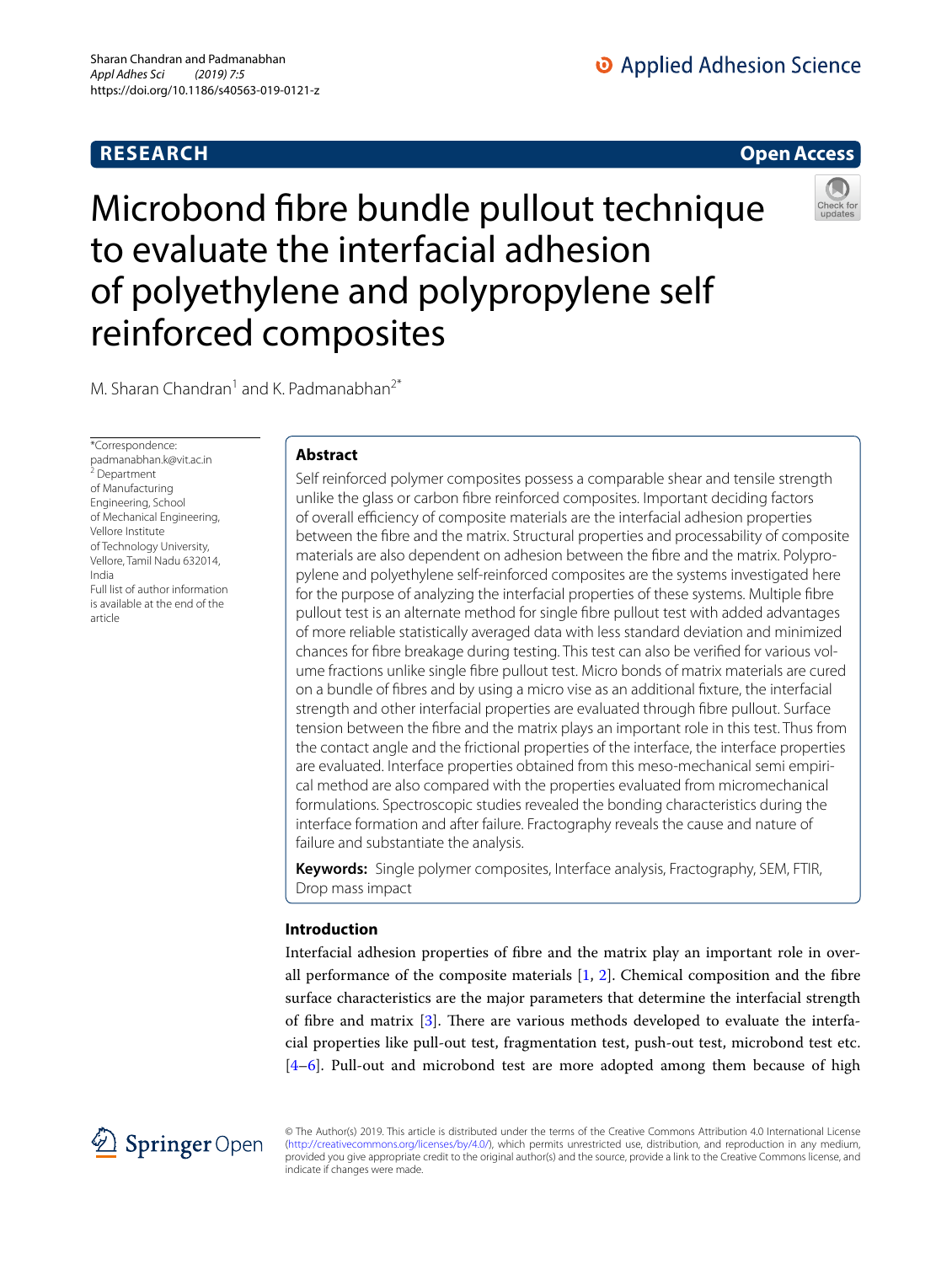reproducibility and simplicity in conducting experiments [\[7](#page-21-4), [8\]](#page-21-5). Stress based (by evaluating interfacial shear strength, IFSS) and energy based fracture mechanics approaches (by evaluating energy release rate) are developed in order to analyze the interface properties with these methods. All of these methods satisfactorily explain the interface de-bonding phenomenon  $[8, 9]$  $[8, 9]$  $[8, 9]$  $[8, 9]$ . Unlike the previous methods, in recent literature an alternative method of determining the local interfacial shear strength proposes that the crack initiation force is not necessary to determine the IFSS [[10\]](#page-21-7). Maximum force attained and post de-bonding force is used to determine IFSS in this study. Different numerical models and experimental methods are proposed by various researchers to study the interface properties so far  $[11-13]$  $[11-13]$ . The composites with their matrix and the reinforcement composed of the same family of materials but different in properties and processing parameters are known as the self reinforced polymer composite (SRPC) systems. The SRPC concept was first described by Capiati and Porter in 1975, in which single polymer composites fabricated from polyethylene (PE) powder and polyethylene (PE) filaments of different melting points were observed to be superior in interfacial shear strength by a pull-out method [\[13](#page-21-9)].

Various attempts to improve the interface adhesion have been reported recently. Zhi et al. compared the interfacial shear strength (IFSS) and other interface properties of fibre micro-balloon epoxy ternary composites obtained through experimental method of microbond test with that of numerical analysis using ANSYS software. They reported that the fibre diameter, volume fraction and size of the micro-balloon particle have substantial influence on IFSS  $[14]$  $[14]$  $[14]$ . Ma et al.  $[15]$  $[15]$  reported that the IFSS evaluated through microbond test of graphene oxide grafted carbon fibre improves IFSS considerably. In a hygrothermal ageing study conducted by Wang et al. [[16\]](#page-21-12) on carbon fibre reinforced polymer, hygrothermal ageing degradation of interface adhesion was found to be reducing under a combination of electrochemical oxidation and sizing treatments. Minty et al. [[17\]](#page-21-13) discussed the correlation of IFSS and the matrix properties like glass transition temperature, storage modulus and linear coefficient of thermal expansion. In an assessment of interfacial properties at the yarn scale on flax/epoxy and flax/vinyl ester composites, Seghini et al. [\[18](#page-21-14)] reported that under fibre fragmentation test, flax/epoxy system had possessed the lowest values of critical fragmentation length and interfacial debonding length and highest values of IFSS. Fu et al. [[19\]](#page-21-15) successfully enhanced the interfacial properties of carbon fibre reinforced epoxy composites without sacrificing fibre strength by a layer-by-layer self-depositing method of graphene oxide/silica multilayer films on carbon fibre surface. Requile et al. [\[20\]](#page-21-16) investigated the hygro-mechanical behavior of single hemp fibre/epoxy interface by microdroplet debonding test.

Polyester and polyolefin materials are the most studied polymers, and the most frequently used processing method is film stacking. Generally, matrix film is selected which has lower melting point than the fibers, so that only the matrix films melt under thermal processing keeping the fibre intact. Polypropylene (PP) and polyethylene (PE) are thermoplastic polymers with a wide range of melting temperature. This is depending on the stereochemistry in PP crystallinity and molecular weight in PE. In self reinforced composites, PP or PE fibres with a higher melting point is reinforced with the same family of polymer matrix but with lower melting point by a heat treatment process just below the softening temperature so that the matrix softens and adheres to the fabric keeping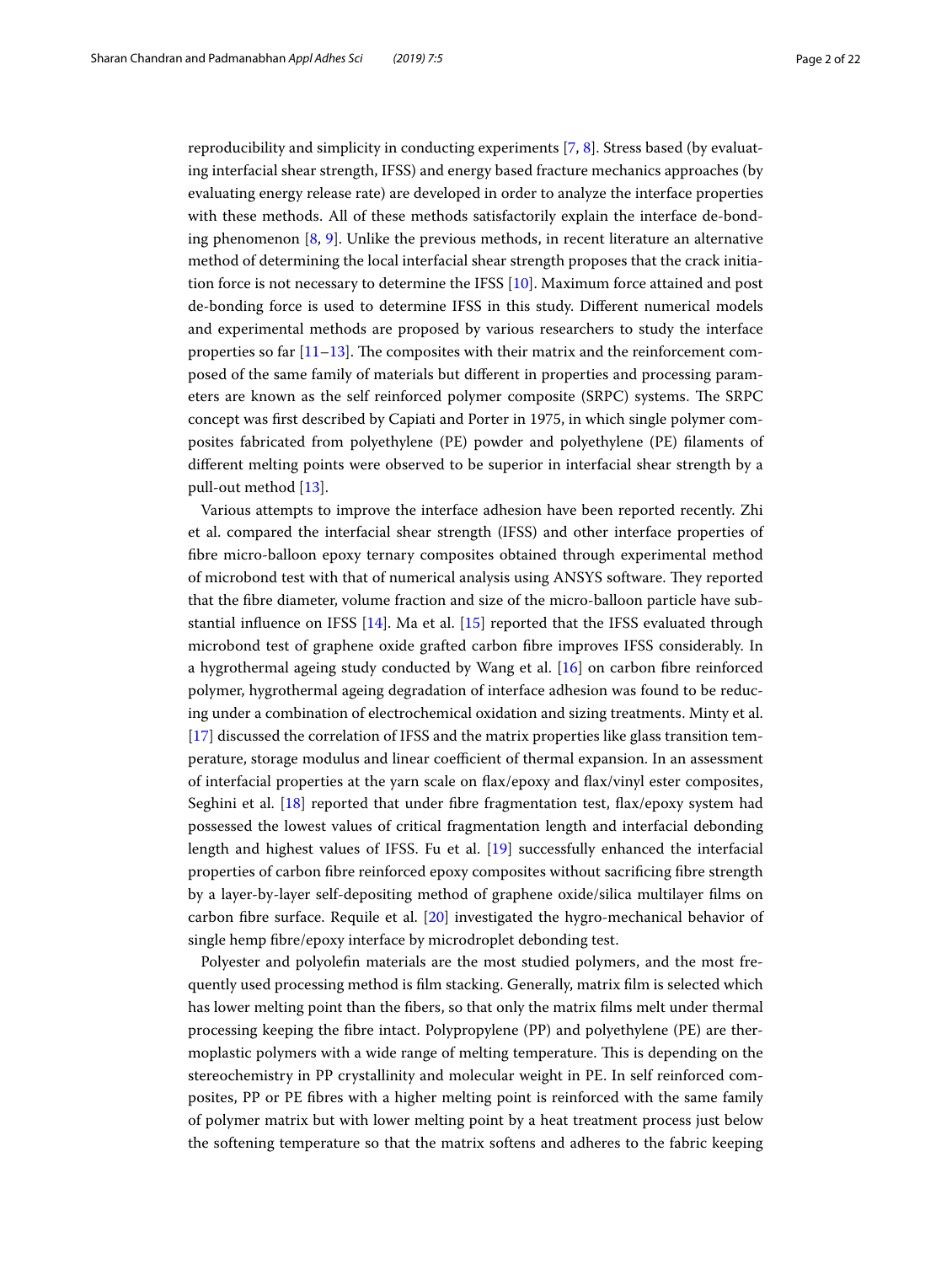the fibre intact. Interesting applications of SRPCs are in ultra-light structures, air, sea and land cargo containers, transport, and electronic packaging due to their high specific properties. Due to their comparable shear and tensile properties, they possess better interfacial strength too [[21\]](#page-21-17). Relevance of interfacial properties in adhesion of matrix and reinforcement is emphasizing the need to study these properties in details. Even though there is no standard test method exists, many test methods are developed by various researchers so far [\[22](#page-21-18)[–26\]](#page-21-19). A microbundle pullout test was developed by Sastry and co-workers in 1993 with single fibre pulled out from epoxy matrix [\[23\]](#page-21-20). Due to the highly scattered test results in all the experimental methods of interfacial studies, it is proposed to test dozens of samples to obtain a statistically significant average value for interfacial bond strength. The present work was developed by Padmanabhan [[24–](#page-21-21)[26](#page-21-19)] and verified in different systems. Though the underlying physical principles are same as the single fibre bundle test, modified methodology with refined test parameters resulted in more sophisticated and reliable tool for evaluation of interfacial properties. This work concentrates on evaluation of interfacial properties of self reinforced composites (SRCs) by micro-mechanical and meso-mechanical approaches and analyzing the feasibility of this test method in polyolefin based SRC systems. The work also focuses on spectroscopic and fractographic methods to analyze the interfacial properties. Figure [1](#page-2-0) is the schematic representation of the test and Fig. [2](#page-3-0) represents the optical micrograph of the prepared samples.

## **Theoretical considerations**

## **Micromechanical approach**

Interfacial shear strength parameters can be evaluated by micromechanical formulations of Chamis and Rosen with various testing parameters and with the help of CADEC software [[27\]](#page-21-22). Interfacial shear strength obtained by micro-bond multiple fibre pullout tests is compared with micromechanical predictions. Though these formulations do not include any adhesion related parameters, it is required to compare the results in order

<span id="page-2-0"></span>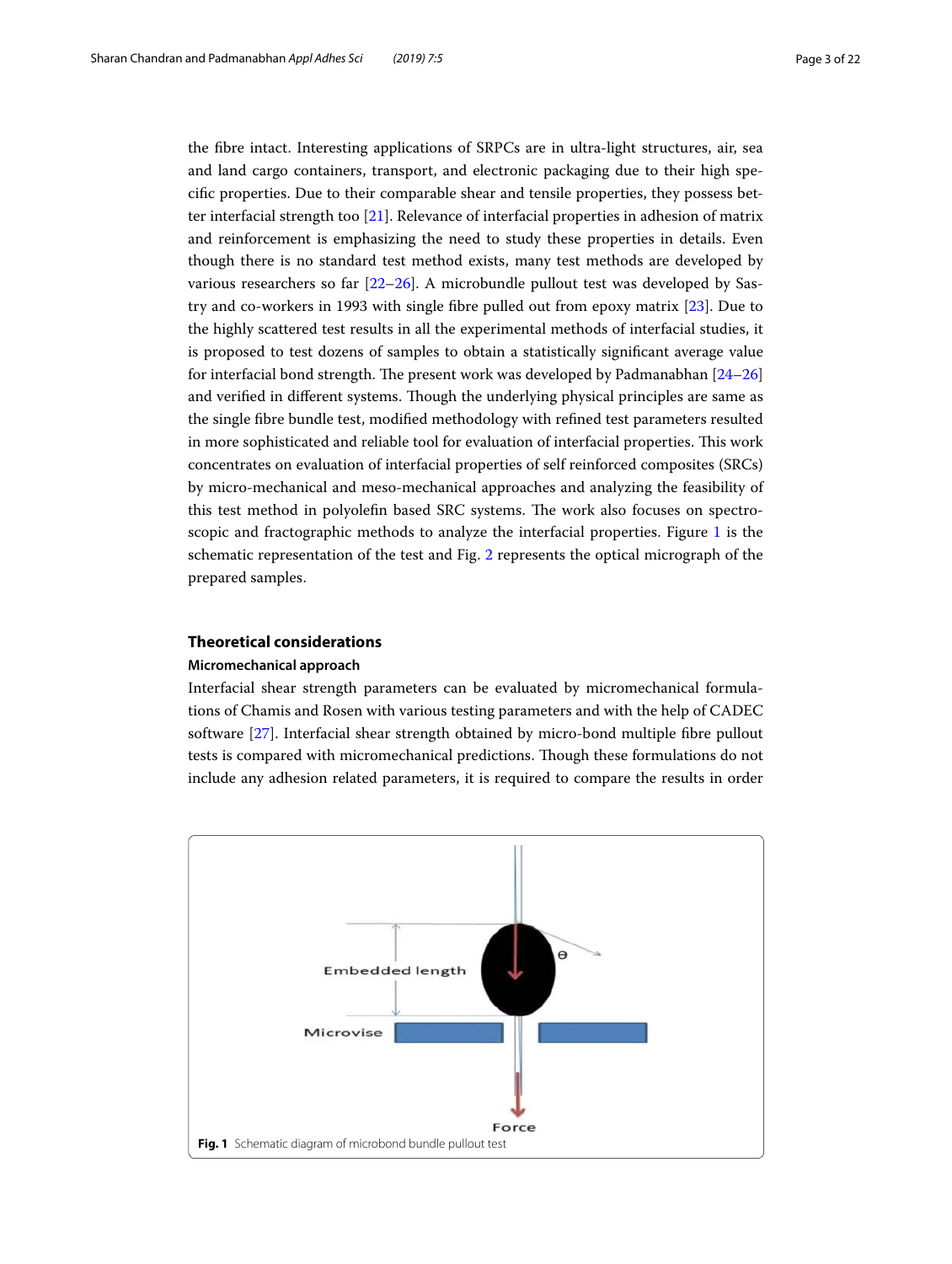

<span id="page-3-0"></span>to emphasize the importance and validity of meso-mechanical approach of micro-bond multiple pullout technique.

Two different sets of fibre bundles are tested by pullout tests. By considering the volume fraction in various cases in-plane shear strength can be calculated based on Chamis and Rosen's models [[27](#page-21-22)]. In-plane shear strength can be calculated by using Chamis prediction as

$$
F = \tau_{mu} C_{\nu} \left[ 1 + \left( V_{\rm f} - \sqrt{V_{\rm f}} \right) (1 - G_{\rm m}/G_{\rm f}) \right];\tag{1}
$$

 $\tau_{\text{mu}}$  is the matrix strength,  $V_{\text{f}}$  is the fibre volume fraction, and  $G_{\text{m}}$  and  $G_{\text{f}}$  are the matrix and fibre shear modulus respectively.  $\mathrm C_{\mathrm v}$  is a factor representing the voids in the system. According to Rosen's prediction, shear strength is modified by introducing composite shear modulus and the shear strain and the formulation is

$$
\tau_{\text{comp}} = F \tanh(\gamma G_{12}/F) \tag{2}
$$

 $G<sub>12</sub>$  is the composite shear modulus, γ, is the shear strain at failure.

#### **Micro‑bond bundle pull‑out test**

The method discussed here is a less clumsy method compared to all other methods like single fibre pull-out test or fibre slab/resin pull-out method developed for interfacial analysis. Bundle pull-out test has more physical relevance and provides well averaged and more accurate results.

CAM model or the cylindrical assemblage of fibres is considered in the analysis. Limited drop size and contact angle can only be used in this analysis and proper care should be taken in preparing and selecting the samples. The laminates are usually prepared by hot compaction process but the effect of pressure is not incorporated in this test method. These conservative results may be slightly varied from the actual results due to these reasons. Interfacial intrinsic bond strength  $(\tau)$  is given by the peak debonding force divided by the available outer interfacial area due to the stress distribution from the fibres to the matrix and if the matrix is considerably weaker than the fibre [[28\]](#page-21-23).

$$
\tau = P/\pi \varphi l \tag{3}
$$

where, P is the peak debonding force minus the initial frictional force, if any,  $\varphi$  is the average diameter of the fiber bundle and l is the length of the resin droplet in the fiber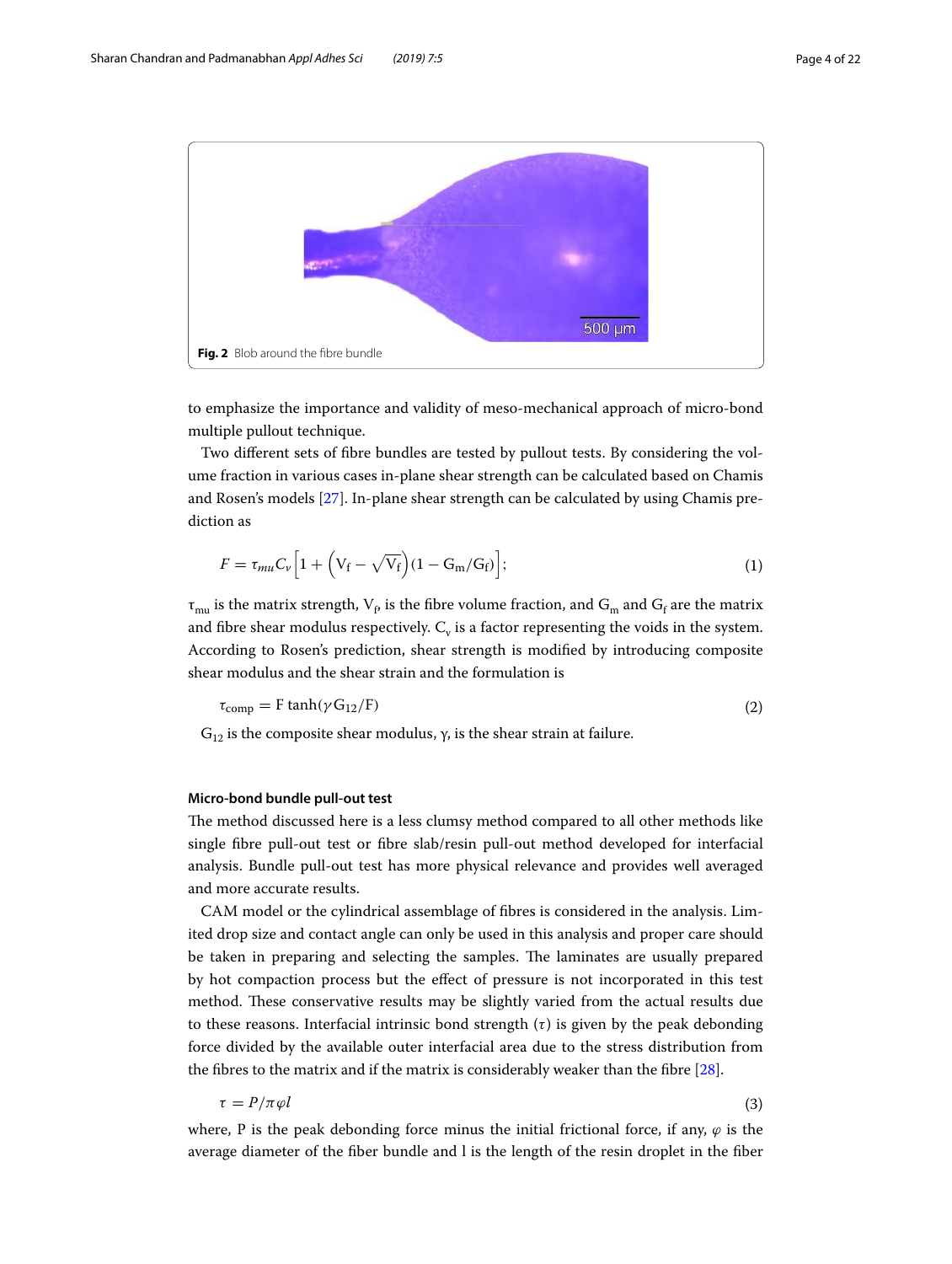bundle. Microvise is an optimally designed device which does not produce any frictional force with the fibre or the resin. The area selected in the above equation is based on the assumption that the failure actually occurs through the fibre matrix interface which can be confirmed by keeping the drop size small. Higher drop size causes more matrix region supporting the load and resisting the interface failure and the failure may occur to the fibre before the interface. Larger interfacial area also lowers the intrinsic bond strength and the interfacial shear strength. In multiple fibre pullout test, interfacial area will be the sum of the interfacial areas.

Schematic diagram illustrated in Fig. [1](#page-2-0) shows an angle of contact which is very important parameter in measuring the interfacial properties. There will be a component of the force acting perpendicular to the fibre bundle and compress the matrix against the fibre bundle. This force will be F Cot θ denoted by  $\rm F_c$ , where F is the applied force. This force is the sum of the interfacial bond strength  $(F_{ad})$  as well as the frictional forces. It can be written as

$$
F = F_{ad} + \mu F_c \tag{4}
$$

Peak pull-out force  $(F_p)$  which can occur after debonding due to the build up of frictional stress which can be calculated from the equation

<span id="page-4-0"></span>
$$
F_p = \tau A + \mu F_f \cot \theta \tag{5}
$$

where  $F_f$  is the frictional force and  $\tau_f$  is the frictional shear stress, A is the interface area in mm<sup>2</sup>,  $\mu$  is the static coefficient of friction as the pullout occurs at a very small rate of 1–5 mm/min, and τ is the bond strength in MPa; θ is the contact angle of the fiber bundle with the resin droplet. Coefficient of friction keeps on changing from the onset of friction to a static value after debonding during the frictional sliding. All these stages can be observed in the load–deflection plot (Fig. [7\)](#page-8-0). Interfacial shear stress (IFSS) is obtained by dividing Eq. ([5\)](#page-4-0) with cylindrical area [[28](#page-21-23)[–30](#page-21-24)].

$$
F_p/A = IFSS = \tau + \tau_f \mu \cot \theta \tag{6}
$$

#### **Experimental**

In order to determine the shear strength of the interface between the fibre and the matrix, a shear force is being exerted to displace one phase relative to the other. This is done by holding the matrix material and exerting a tensile force to the fibre. The fibres of small diameter are likely to have a low breaking strength. If the force required for shearing the interfacial bond is greater than that which the fibre can sustain in tension, the fibre will rupture first and abort the bond strength measurement. In micro-bond pullout technique, the small value of interfacial contact area assures that de-bonding will occur before the rupture of fibre bundle and before matrix deformation. The possibility of failure of the fabric before the interface failure can also be eliminated by using multiple fibre pullout technique.

PE and PP are the systems used for this study (Tables [1](#page-5-0), [2](#page-5-1)). 25 samples were prepared for processing. (Details of sample preparation are explained in the next section.) After thermal processing, 12–15 samples with proper blob formation were selected for testing. A microvise is used to grip the droplet-fibre assembly on Instron 8801. Under loading condition, Blob gets sheared off the fibre bundle with a strain rate of 2 mm/min (Fig. [3\)](#page-5-2). Keeping a low strain rate reduces the compliance related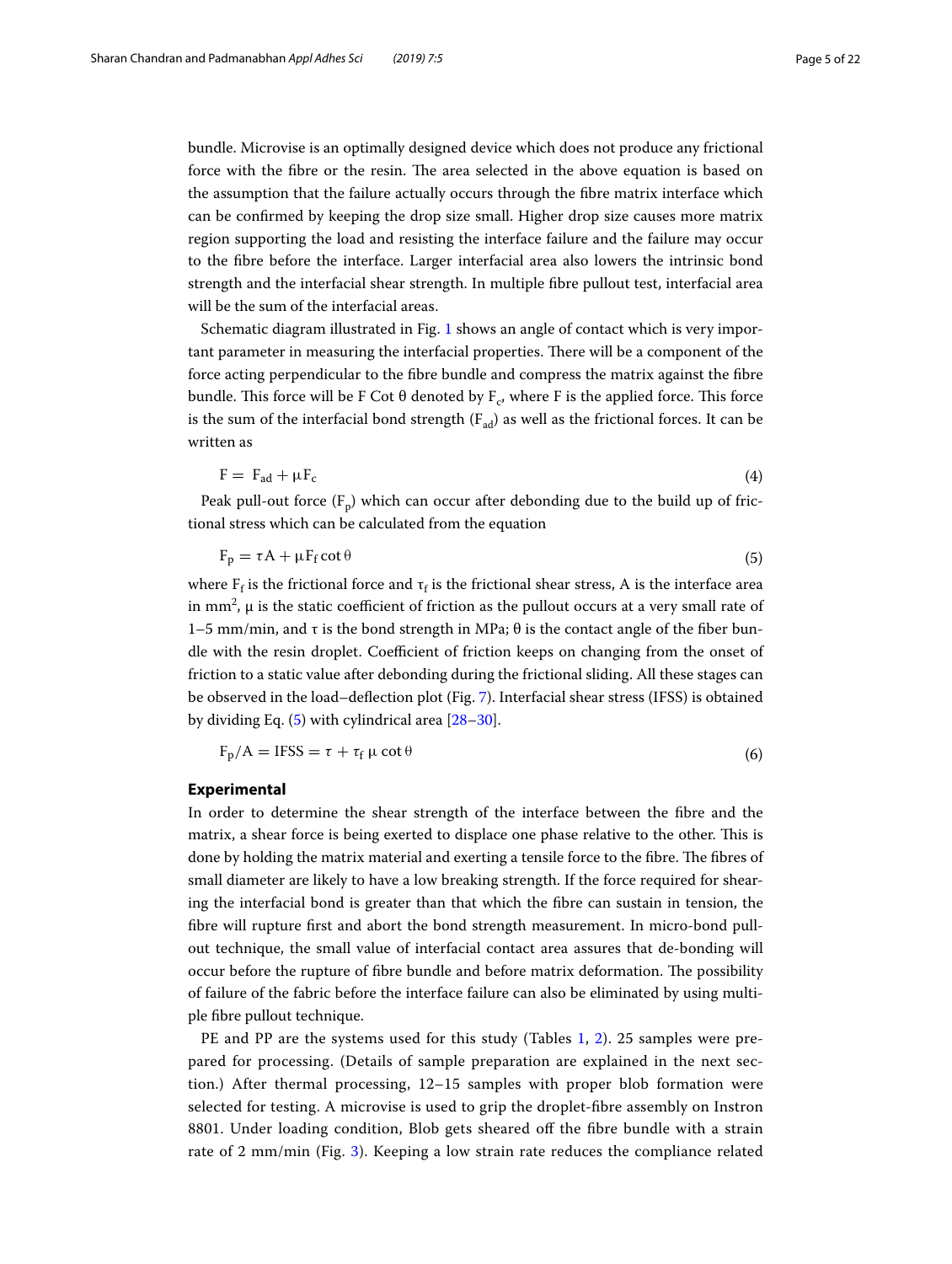| Property                                                                | <b>HDPE</b>   | PPa             |  |
|-------------------------------------------------------------------------|---------------|-----------------|--|
| Density                                                                 | $0.95$ g/cc   | $0.92$ g/cc     |  |
| Melting temperature                                                     | 125 °C        | 171 °C          |  |
| $\mathsf{I}_{\mathsf{a}}$                                               | $-125 °C$     | $-20^{\circ}$ C |  |
| Apparent matrix viscosity (190 °C)<br>@ shear Rate 1000 s <sup>-1</sup> | 140 Ns/ $m^2$ | 75 $Ns/m2$      |  |

<span id="page-5-0"></span>**Table 1 Manufacturing parameters and properties of matrix materials**

<span id="page-5-1"></span>**Table 2 Manufacturing parameters and properties of reinforcing materials**

| Property        | PE/PET copolymer | <b>Coated iPP fabric</b> |
|-----------------|------------------|--------------------------|
| Density         | $0.95$ g/cc      | $0.9$ g/cc               |
| Melting point   | 270 °C           | 279 °C                   |
| Time of heating | 45 min           | 45 min                   |
| Fiber surface   | Untreated        | Coated                   |
| Strain rate     | $2$ mm/min       | $2$ mm/min               |



<span id="page-5-2"></span>problems. Microvise is screwed with an aluminum cage in order to attach with the testing machine. One end of the fibre bundles is gripped with the Instron with the help of sand paper and the blob is supported by the slot in the microvise. While applying the displacement, the blob's lower part gets compressed by the slit of the microvise and the interface is subjected to shear. As the shear strength of the blob and the interface is smaller than the compressive strength of the matrix, the blob shears through the fibre bundle. Twelve samples of PP were failed properly (six samples with four fibre bundle and six samples with eight fibre bundle) while 10 samples of PE failed in desired fashion. Reason for rejection of samples before testing was improper or irregular formation of blob around the fibre bundle. Some of the test results were rejected when the individual fibre was seen pulled out instead of the fibre bundle as a whole.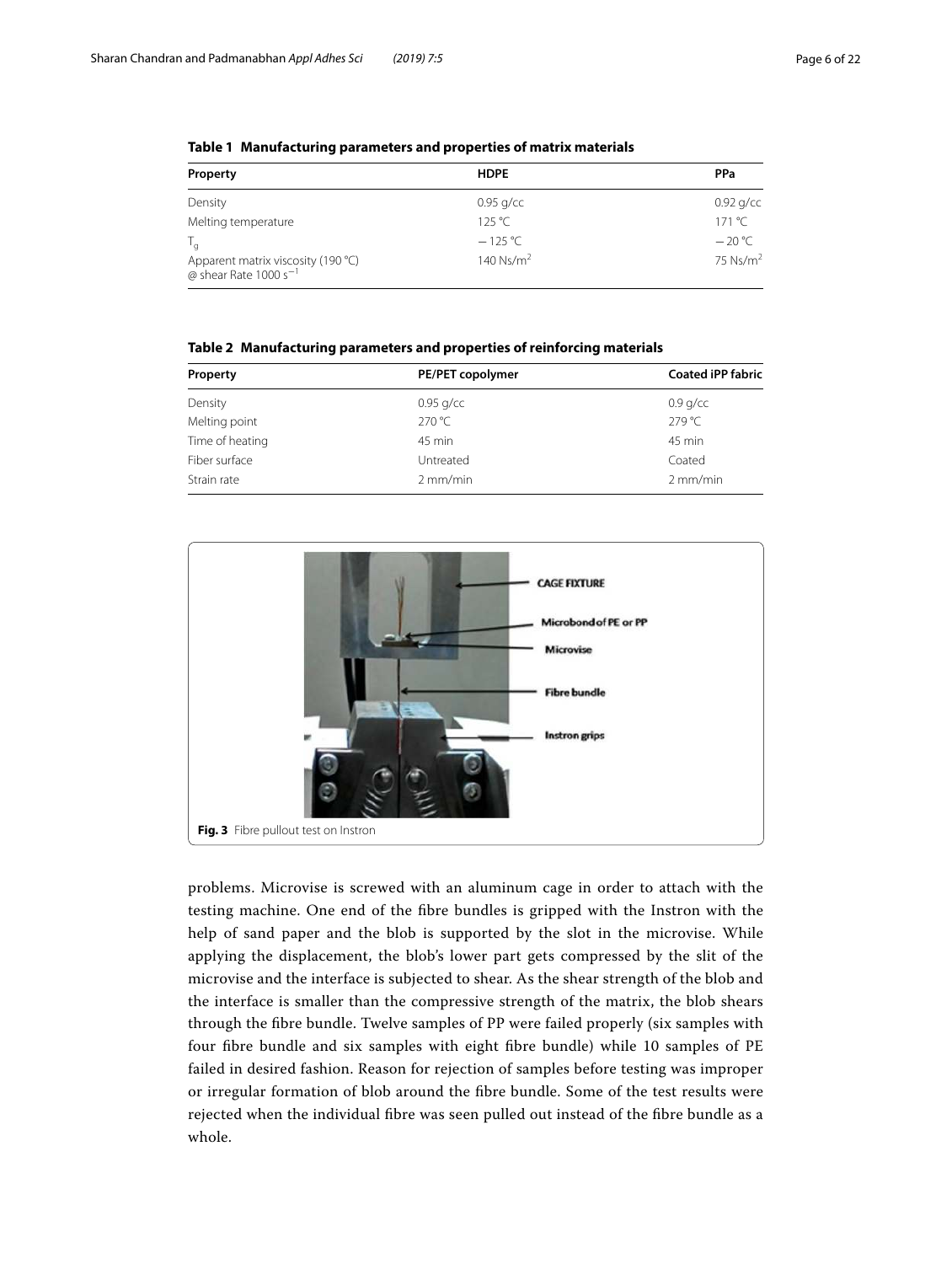

<span id="page-6-0"></span>

#### <span id="page-6-1"></span>**Processing and fabrication**

Samples are prepared with fibre bundles extracted from the commercially available fabrics of PE and PP. These fibres are observed under optical microscopy in order to determine the fibre dimensions (Fig. [4a](#page-6-0), b). Olympus BX 61 model optical microscope with working capabilities of reflection/transmission and bright field/dark field and a maximum magnification up to  $1000 \times$  is used for this purpose. The fabrication procedure starts by inserting extracted fibre bundles through the hole made on tiny polymer sheets such that the matrix forms a droplet or blob around the polymer fibre bundle after heat treatment (Fig. [5\)](#page-6-1). The fibres are well arranged and wrapped with aluminium foil to hold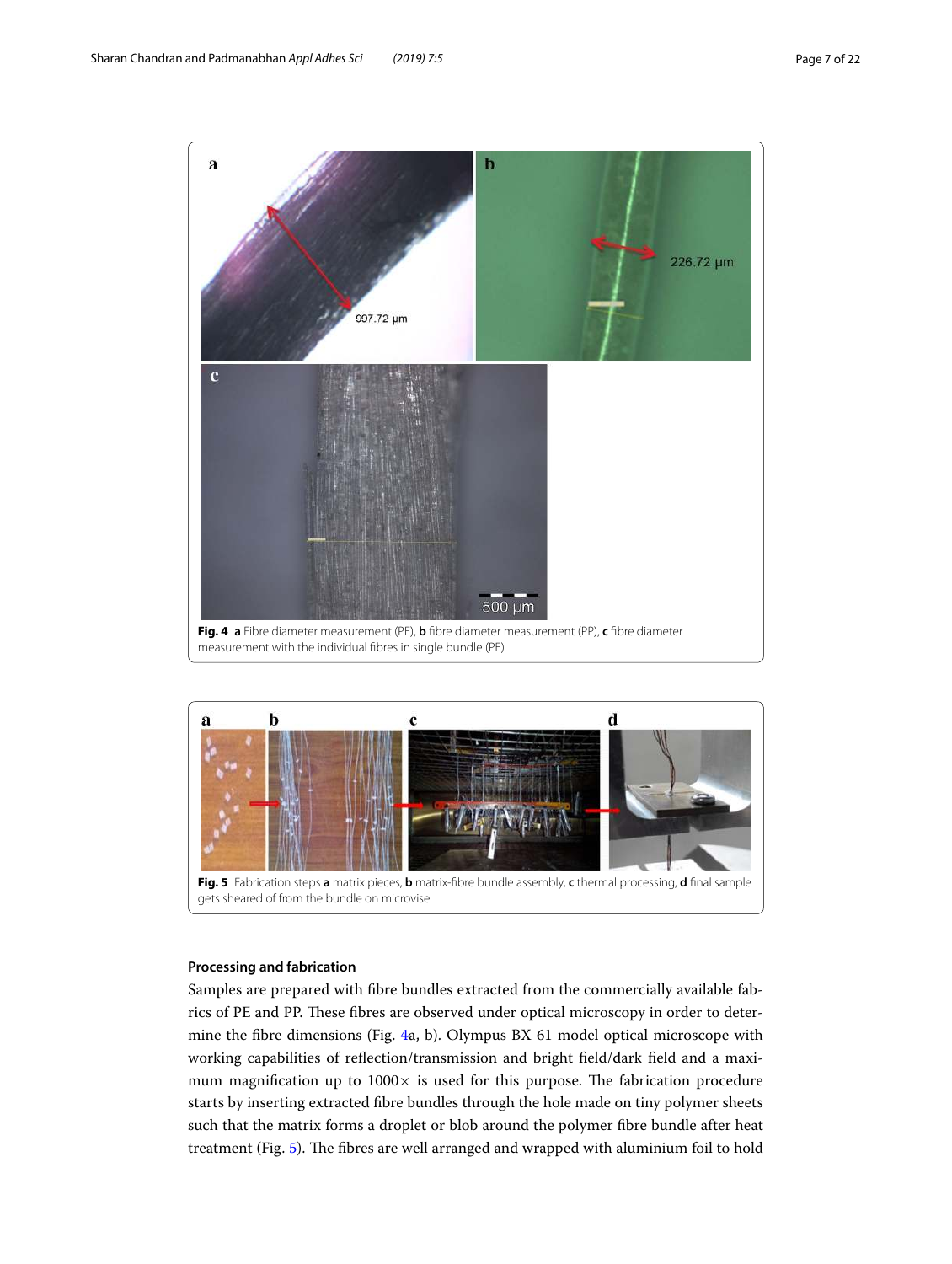them together and sand paper is used to grip them well in the Instron. This improves the possibility of every fibre bundles get pulled out at the same time. When the matrix has hardened or been cured, the fibre diameter and the droplet dimensions are measured through optical microscopy and the interfacial contact area is determined. Each fibre extracted from the fabric was a bunch of small fibres as in optical microscopic Fig. [4c](#page-6-0). Thus, each extracted fibre is called as a 'fibre bundle' in this literature. If 3 such 'fibre bundles' are used, it is called 3 fibre bundle and so on. Individual fibre bundle of PE has an average diameter of 990 μm. And for individual fibre has a diameter of 18 μm. Actual cross section of the fibre bundle is oblong. But the fibre bundle is assumed to be cylindrical in shape.

In order to study the failure pattern in detail, failed samples were coated with gold and observed through scanning electron microscopy (SEM). ZEISS EVO 18 scanning microscope is used for the fractography with a coupled assistance from smartSEM software. Electron beam generated from Lanthanum hexaboride (LaB $_6$ ) gun is passed through gold coated samples of PE and PP. These non-conducting samples were gold coated for 90 s. An optimum coating is required to get a clear image avoiding static electricity generation or 'charging'. With an accelerating voltage of 5 kV, various fracture features could be studied from the micrographs. Extensive fractography is carried out on failed sample of all the mesomechanical, quasi-static and drop mass impact tests using Carl Zeiss Optics of the equipment which could magnify the samples from  $30\times$  to  $800\times$  for clear view and images (Fig. [6](#page-7-0)a, b).

## **Results and discussion**

Polyethylene samples of three fibre bundles polypropylene samples with eight and four fibre bundles are tested as shown in Fig. [3](#page-5-2) and the pull-out force vs extension results are plotted in Fig. [7](#page-8-0). Various parameters and details of the maximum force obtained from the test is tabulated in Table [3](#page-9-0). PP fibres were thinner compared to PE fibres. As multiple fibre bundle pull-out test is a volume fraction driven test, in order to compare the interface properties of these two materials, it was required to include more number of fibres in PP than PE. Post fracture optical microscopy shows a clear image of the matrix sheared through the fibre bundle (Fig. [8](#page-9-1)). It reveals that the fibres are infiltrated by the matrix. Matrix wets the surface of each fibre infusing into the bundle. Thus, actual surface area is irregularly wavy in nature. Still, the surface area is assumed to be cylindrical

<span id="page-7-0"></span>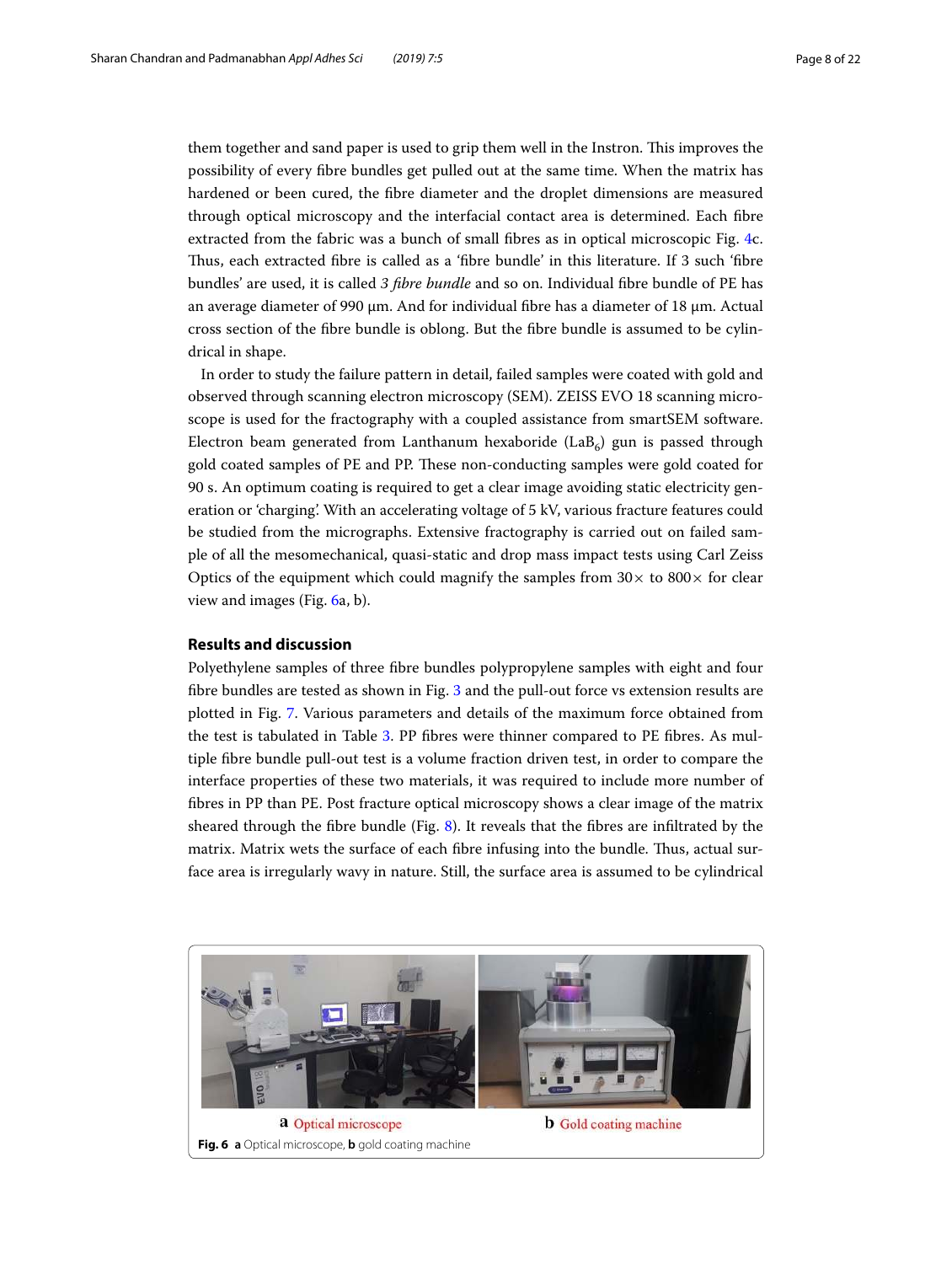

<span id="page-8-0"></span>to reduce the complexity. This results in getting reduced intrinsic bond strength than the actual bond strength.

As per the literature, interfacial crack initiates at some point at the interface close to the fibre entry and propagates along the embedded length towards the opposite fibre end. After the initial crack the frictional force between the debonded matrix and fibre gets added up in the further debonding mechanism. The crack would have initiated at a certain location inside the bundle due to voids, low matrix distribution, residual stresses etc. Still, due to the frictional effects between the fibre surface and the matrix, actual maximum load reached is higher than the initial debonding force  $[11]$  $[11]$ . When the crack propagates through the interface that will contribute more than the internally developed cracks as the entire fibre bundles are pulled out of the matrix together.

Various interfacial properties like interfacial shear stress and interfacial shear strength along with coefficient of friction of the PP and PE SRPCs were evaluated by mesomechanical method of microbond bundle pullout test. For PP SRC, in the micro-bundle pullout test, the maximum force of de-bonding can be evaluated to be 25 to 27 N with respect to the maximum pull-out force of 28 to 30 N including the frictional forces. The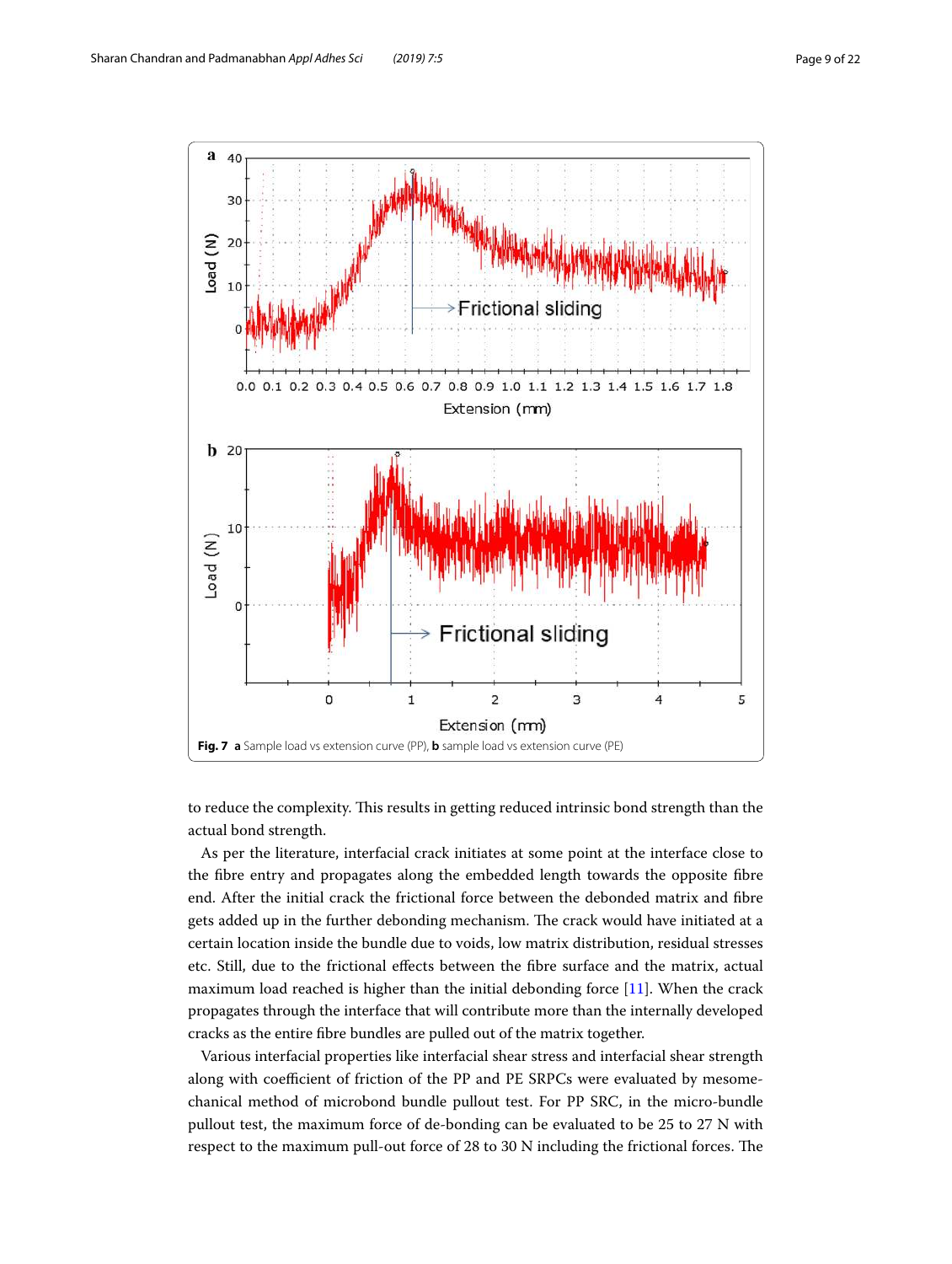|                    | Max load (N) | Bundle avg diameter (mm) | Drop<br>length<br>(mm) |
|--------------------|--------------|--------------------------|------------------------|
| PF 3 fibre bundle  |              |                          |                        |
| Mean               | 14.28        | 4.18                     | 2.30                   |
| Maximum            | 19.47        | 4.67                     | 2.61                   |
| Minimum            | 11.6         | $\overline{4}$           | 2.05                   |
| Standard deviation | 2.89         | 0.230                    | 0.20                   |
| PP 8 fibre bundle  |              |                          |                        |
| Mean               | 26.21        | 0.587                    | 2.30                   |
| Maximum            | 31.61        | 0.682                    | 2.61                   |
| Minimum            | 20.89        | 0.517                    | 2.05                   |
| Standard deviation | 3.93         | 0.060                    | 0.20                   |
| PP 4 fibre bundle  |              |                          |                        |
| Mean               | 24.16        | 0.80                     | 1.69                   |
| Maximum            | 36.69        | 0.97                     | 1.91                   |
| Minimum            | 8.41         | 0.58                     | 1.51                   |
| Standard deviation | 12.72        | 0.16                     | 0.15                   |

# <span id="page-9-0"></span>**Table 3 Major parameters of microbond bundle pullout test PE and PP**



<span id="page-9-1"></span>frictional stress at onset is about 14 to 15 MPa and the frictional sliding stress is about 7 to 8 MPa. For PE, In the microbundle pull-out test, the maximum de-bonding force can be evaluated to be in the range of 14 to 18 N while the maximum pull-out force of 20 to 25 N. The frictional onset stress varies from 3 to 5 MPa and the frictional sliding stress varies from 1 to 3 MPa. Test was repeated with a different bundle size by changing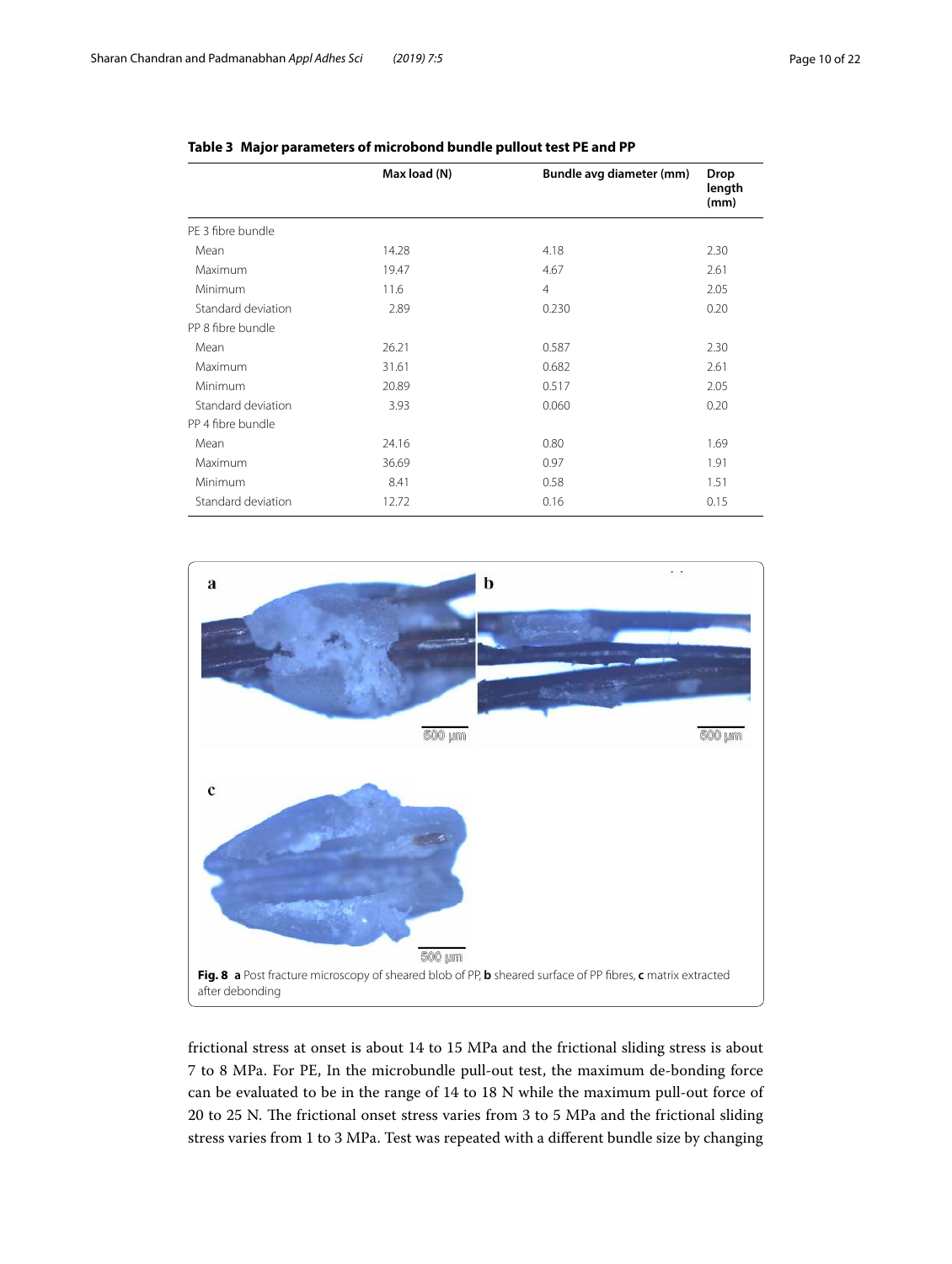the number of fibres in the bundle to reduce the scattering in the load, and a maximum pullout force of 21.25 N needed for failure to occur. The maximum compressive force is found to be 14.08 N. The frictional onset stress was found to be approximately 0.440 MPa and the frictional sliding stress was around 0.117 MPa.

## **Pull‑out characteristics of polyethylene self reinforced composite**

Figure [9a](#page-10-0)–k show the variation of interface properties with the drop length for different set of samples with three fibres. It is noted that the load at which the bond breaks is influenced by the drop length. This may be due to the reduction in contact area in multiple fibre bundles. Peak pullout force depends on debonding force as well as the frictional forces. Multiple fibre bundle gives a more reliable idea about the peak pullout

<span id="page-10-0"></span>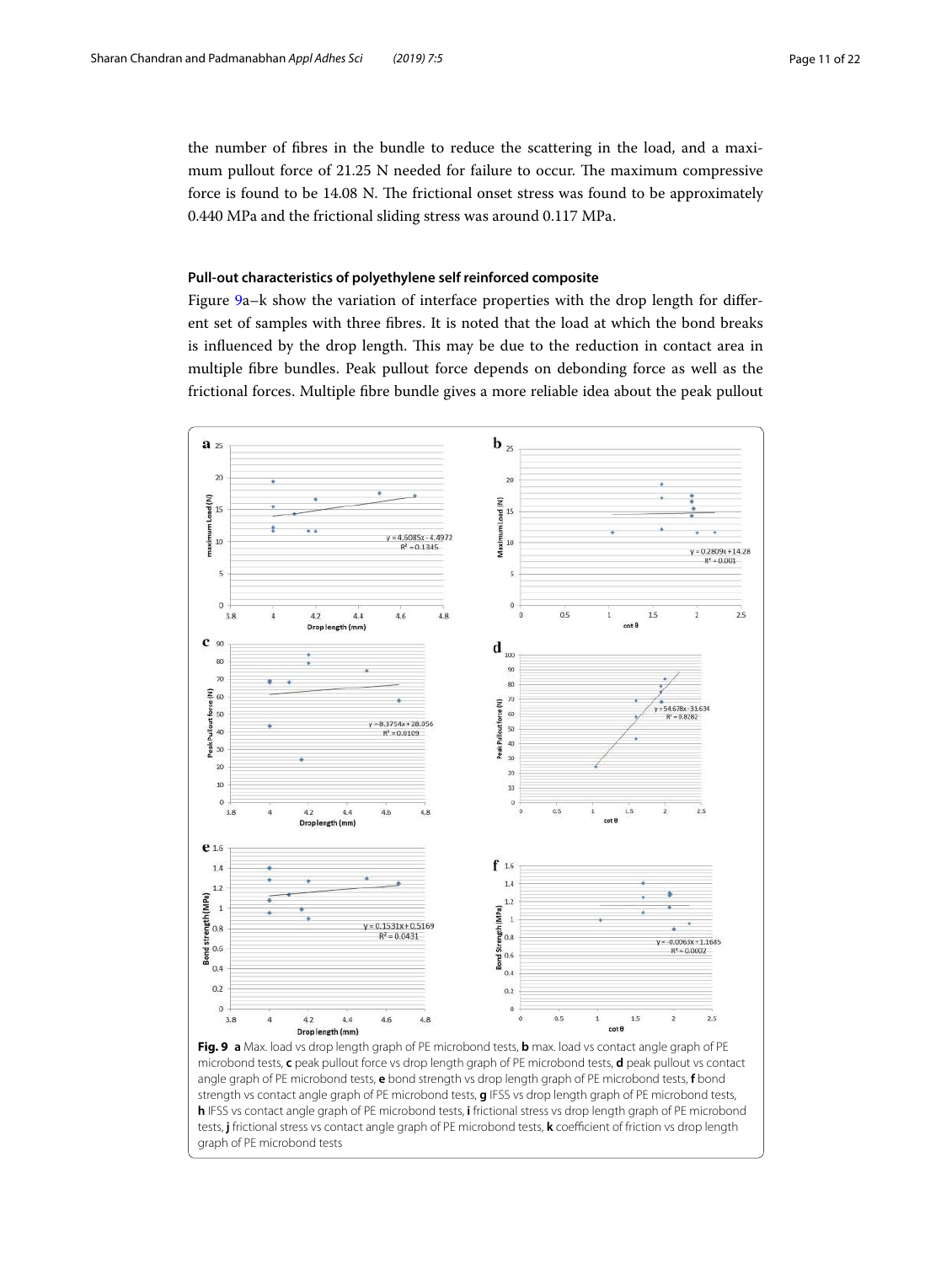

force which is inclusive of the bond strength and the frictional stress. Increasing contact angle has an adverse effect of frictional stress due to reduced wetting which is evident from Fig. [9](#page-10-0)j.

Peak pull-out force is the resultant force experienced by the blob after de-bonding. It is the sum of the peak de-bonding force and the frictional forces. Two values of y-intercept are the frictional force  $\mathrm{F}_\mathrm{f}$  frictional stress produced when the blob slides over the fibre/ fibre bundle.

Drop length (l) of the matrix over the fibre bundle is an important parameter. If the drop length is more the fibre may fail before a total interface failure. The critical embedded length  $\rm(l_c)$  or the limiting value of the embedded length can be obtained from the simple relationship

$$
l_c = \sigma_f D/4\tau \tag{7}
$$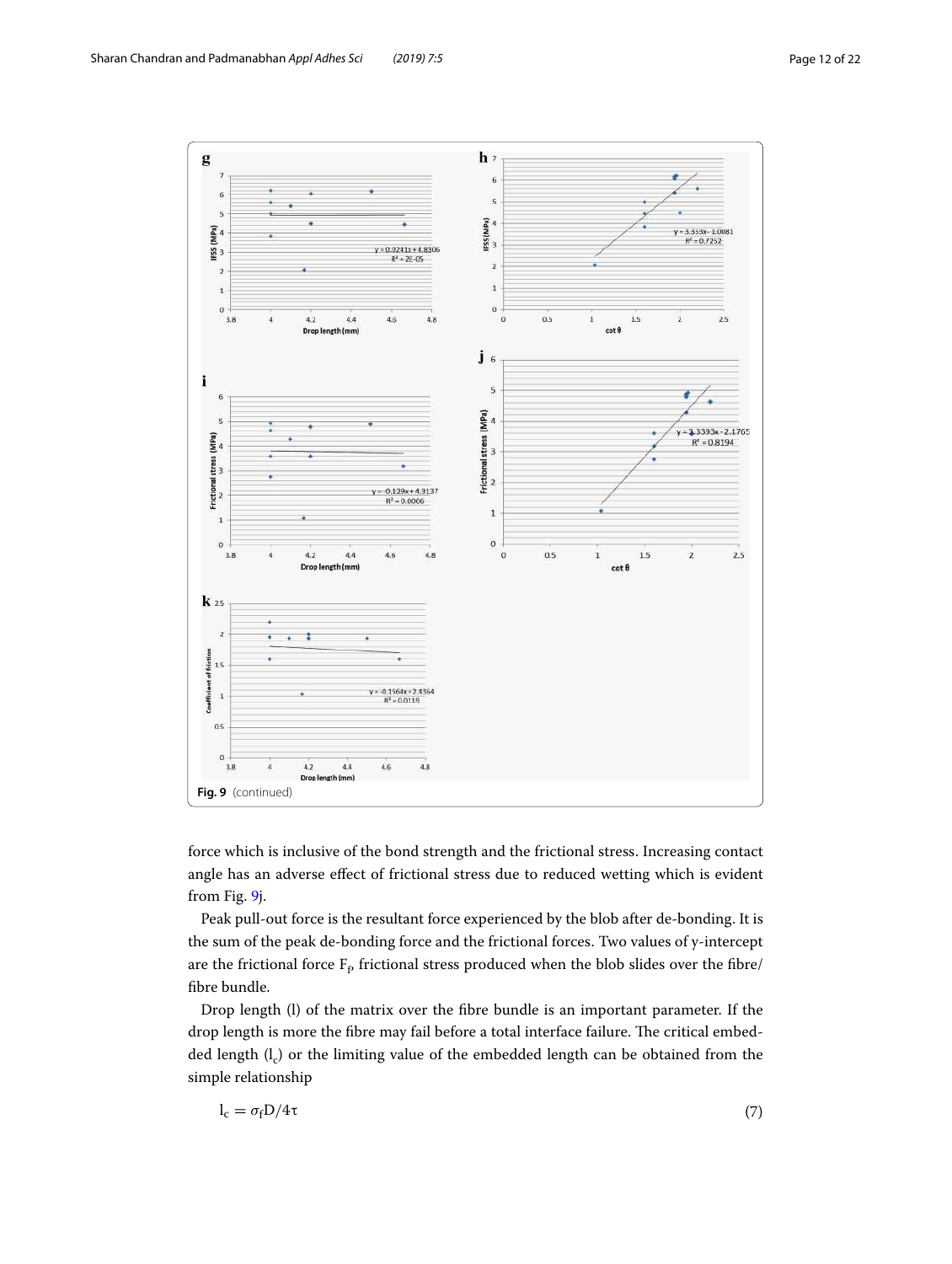where  $\sigma_{\rm f}$  is the ultimate fibre tensile strength at break, D is the fibre diameter and  $\tau$  is the shear strength of the bond.

Maximum load, peak pullout force, bond strength, frictional properties, IFSS are the major factors evaluated in the study and the effect of these parameters with drop length and contact angle are analysed in this study. Since, all these parameters are in linear relationship with drop length and cot  $\theta$ , a linear curve fitting is adopted in all the cases ( $\theta$  in degrees).

Frictional stress at peak load shows a decreasing trend. This may be due to the reduction in contact area in multiple fibre bundles. Peak pullout force depends on debonding force as well as the frictional forces. Multiple fibre bundle gives a more consistent idea about the peak pullout force which is inclusive of the bond strength and the frictional stress. As the bond strength is exclusively depending upon the maximum load and the contact area, multiple fibre bond strength values are more reliable than the single fibre bond strength due to the statistical relevance indicating the relevance of multiple fibre pullout test over the single fibre pullout test. Slope of bond strength shows a decreasing tendency and increasing contact angle has an adverse effect on frictional stress. Polyolyfins are having comparatively low surface energies. Due to this the surfaces of these materials have lower wettability. In SRCs, both the matrix and reinforcement are being the same, better wettability can be obtained. If the wettability is less, the liquid forms a more spherical blob reducing the contact area between fibre and the matrix resulting in higher contact angle and thus less frictional stress too.

Figure [9k](#page-10-0) shows that the coefficient of friction in monotonic sliding is almost independent of the microbond drop length of polyethylene matrix. Polyethylene surfaces are generally known for a lubricating surface with low sliding coefficient of friction values. As the matrix solidifying shrinkage pressure on the fibre surface is manifested here as the coefficient of friction of the material on itself as a counter-face, the values appear to be only dependent on the surfaces indicating higher values and not on the length of the bond.

# **Characteristics of polypropylene (PP) self reinforced composite by microbond multiple fibre pullout tests**

Figure [10a](#page-13-0)–k represents the characteristics of various interfacial parameters of PP SRCs. Maximum load required to break the interfacial bond between the matrix and the fibre bundle shows a positive slope when plotted against drop length with higher slope for fibre bundles. Peak load is the sum of the maximum load and the frictional force. Intercept of this curve with y-axis gives the frictional force. As the number of fibres are more in eight fibre bundle, frictional force is also high with less slope. Bond strength seems to be getting reduced with increasing drop length for eight fibre bundle which could be due to the lesser dispersion of matrix material into the fibre bundle. Contact angle plays an important role in interfacial properties as mentioned in the previous session. Higher contact angle indicates lower wettability and reduced interfacial strength due to low surface energy. When the fibres are more, bond strength will be slightly higher. Interfacial shear stress is consistent for all the drop lengths considered in the analysis indicating consistency of the results. A minimum length of the drop required to maintain a proper bond between the matrix and the fibres which is called the critical drop length.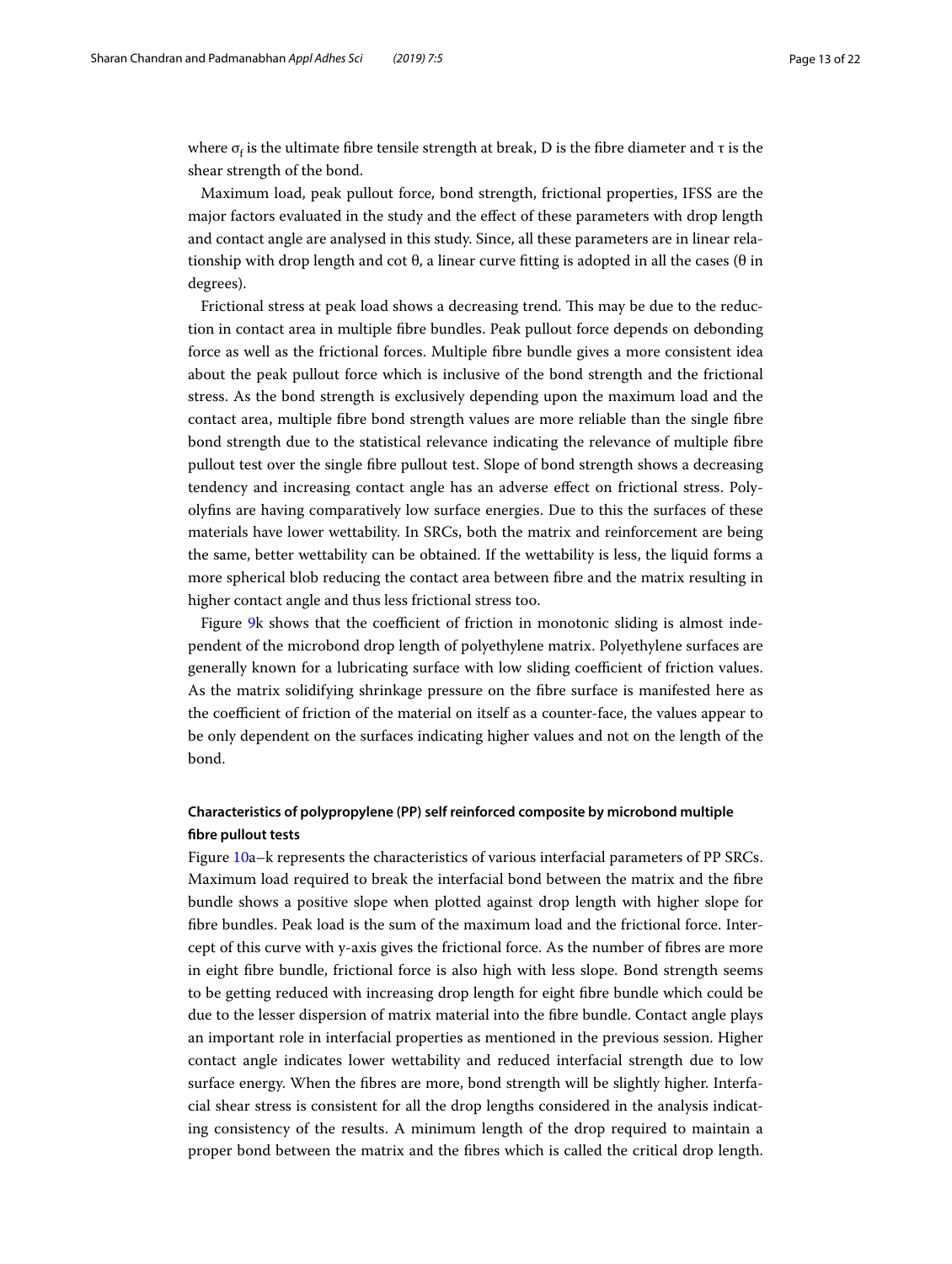Increasing contact angle has an adverse effect on interfacial shear stress which is more severe in the case of four fibre bundles due to less contact surface. Frictional stress is also showing the similar trend with increasing contact angle and showing less influence with the changing drop length above the critical length. Coefficient of friction is showing opposite slopes in four fibre bundle and eight fibre bundle. This could be due to the influence of minute changes in surfaces in contact when contact angle changes on coefficient of friction.

Weak interface in PE and cause of high scatter in PE can also be perceived in chemical bonding aspects. PE is formed by long chaining of carbon with two hydrogen attached to each carbon atom. After processing, polyethylene fibre and matrix surfaces adhere each other and weak hydrogen bonds will be formed. This influences the test and increases the scattering in the results. While in PP, there is a possibility of different



<span id="page-13-0"></span>**Fig. 10 a** Max load vs drop length graph of PP microbond tests, **b** max load vs contact angle graph of PP microbond tests, **c** peak pullout force vs drop length graph of PP microbond tests, **d** peak pullout force vs contact angle graph of PP microbond tests, **e** bond strength vs drop length graph of PP microbond tests, **f** bond strength vs contact angle graph of PP microbond tests, **g** IFSS vs drop length graph of PP microbond tests, **h** IFSS vs contact angle graph of PP microbond tests, **i** frictional stress vs drop length graph of PP microbond tests, **j** frictional stress vs contact angle graph of PP microbond tests, **k** coefficient of friction vs drop length graph of PP microbond tests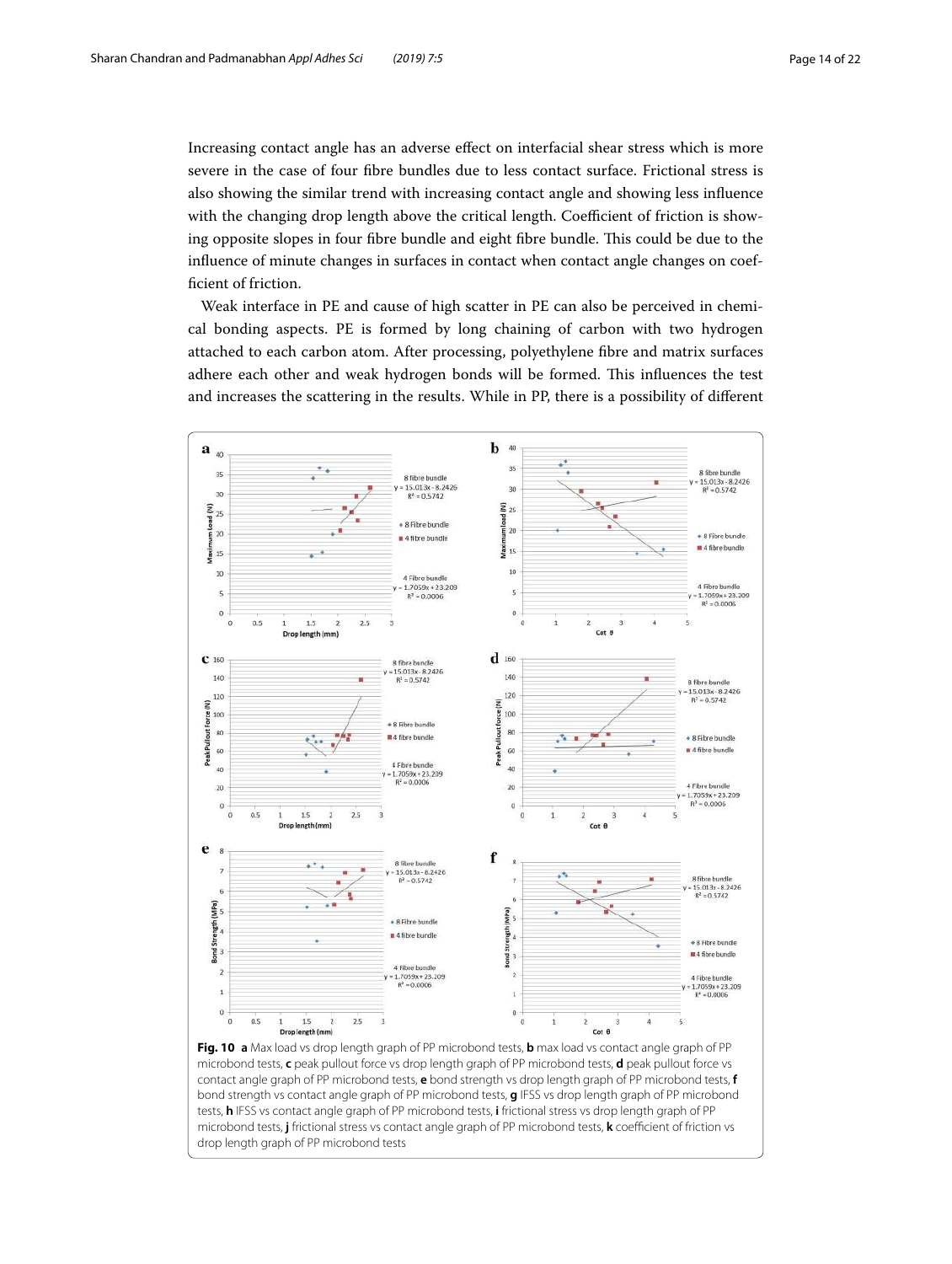

bonds of  $CH_3-CH_3$ , H–H and  $CH_3$ –H. This improves the adhesion between PP fibre and the matrix. PP matrix was more infused into the fibre bundle than it's couterpart. This improves the adhesion in PP than PE. All these emphasise that the selection of the method of analysis is highly influenced by the material to be selected.

## **Fourier transform infrared spectroscopy (FT‑IR)**

Attenuated total reflectance (ATR)-FTIR is one of the interface characterization method in which a beam of infrared radiation (IR) is being transmitted through the specimen. Some amount of the IR is absorbed, emitted or transmitted through the specimen. These properties of the materials are related to variations in the energy states of the material interacting with the radiation. Absorption causes changes in the vibrational energy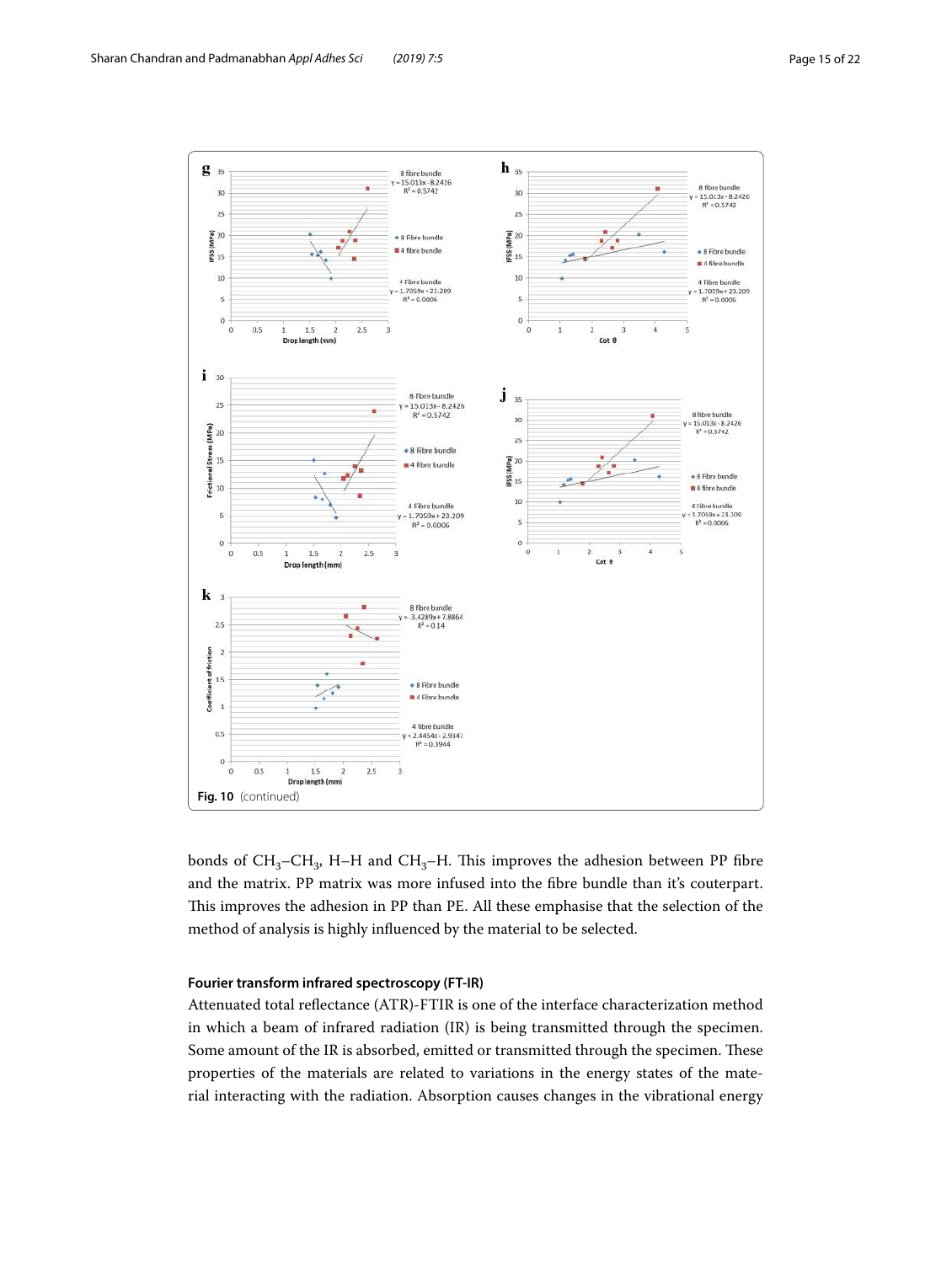

<span id="page-15-0"></span>states in the IR region. Based on the nature of absorption at a specific frequency level, information about the molecular structure can be obtained. FT-IR conducted on PP and PE pullout samples in order to analyse if there any changes in molecular bonds when the interface is formed which support the interface properties [\[31–](#page-21-25)[34\]](#page-21-26).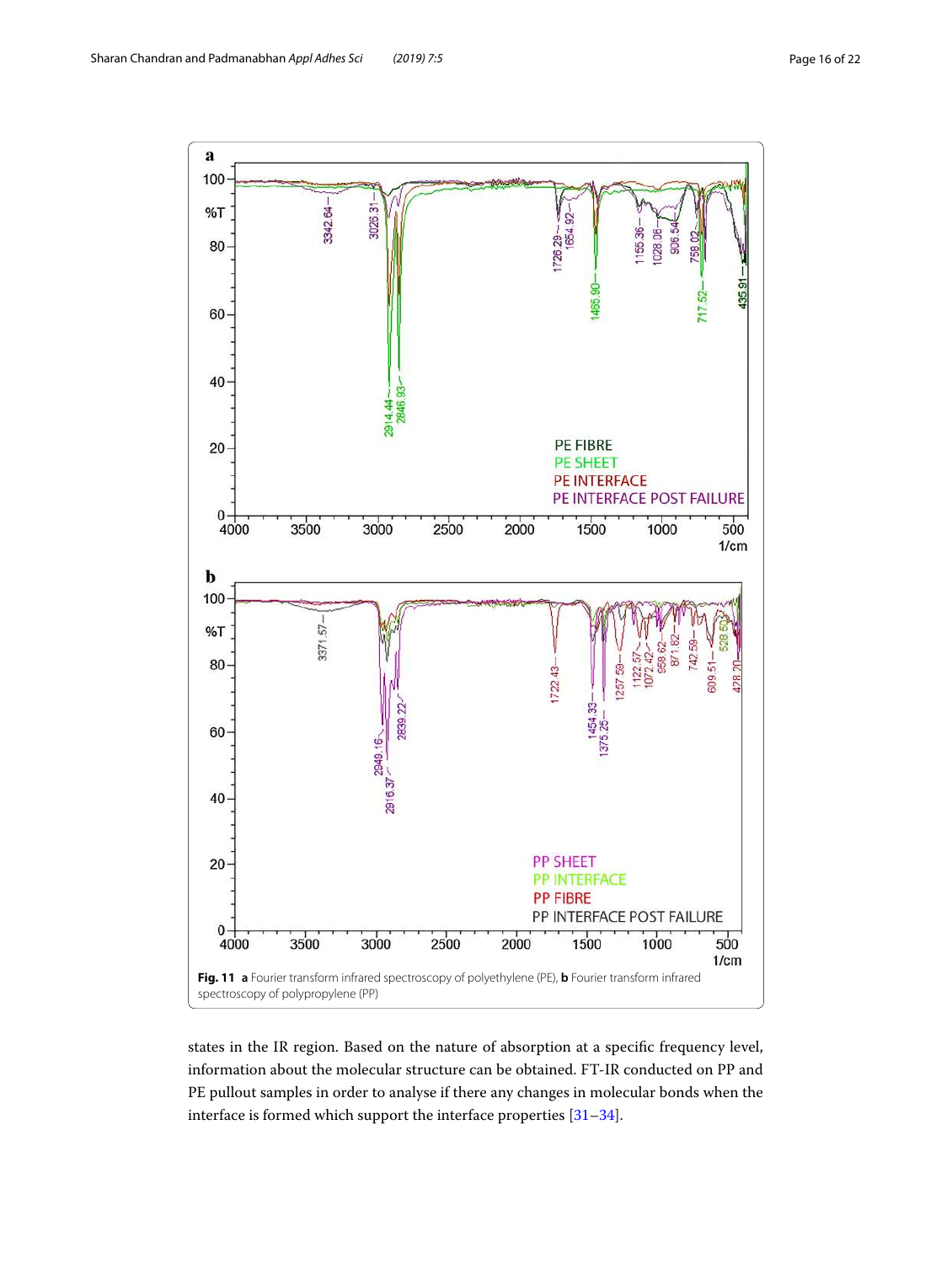Peaks within the wavenumber range of 4000–1400  $\rm cm^{-1}$  explain the functional groups in the material, while analyzing the range below  $1400 \text{ cm}^{-1}$  (finger print region) needs additional information. Figure [11a](#page-15-0) is the comparison of FT-IR spectroscopy of the polyethylene (PE) sheet, fabric, pre-failure pullout samples and post failure pullout samples. There are no double bonds in the molecular structure of PE but having C–C bonds and C–H bonds in its molecular structure. For PE sheet, peaks at 2914  $\rm cm^{-1}$  and 2846  $\rm cm^{-1}$ represent two C–H stretching bonds. C–H bending is represented at 1465  $\mathrm{cm}^{-1}$  and C–C bond stretching is at a wavenumber of 717  $cm^{-1}$ . Some information about adsorption can be obtained by analyzing these regions. There is an additional peak at 1726 cm<sup>-1</sup> for the fibre which indicates the presence of another functional group. This is because the fibre is not pure polyethylene but a copolymer of PE and polyethylene terephthalate (PET). The carbonyl group present in the PET molecule is absorbing the radiation in 1700 cm<sup>−</sup><sup>1</sup> wavenumber range. Wave numbers of pre-failure and post failure samples were almost same as that of the untreated matrix materials which further indicates that there are no changes to the functional groups due to thermal processing. Adsorption on the surface of fibres may indicate additional peaks in FTIR, but the failed samples do not indicate any such peaks. Moreover, most of the pre fracture samples as well as post fracture samples were having almost same distribution as its matrix.

In Fig. [11](#page-15-0)b, for PP, the peaks are at 2949.16  $\text{cm}^{-1}$ , 2916.37  $\text{cm}^{-1}$  and 2839.22  $\text{cm}^{-1}$ which indicate C–H stretching that is present in the molecular structure. Peaks at 1453  $\rm cm^{-1}$  and 1375.25  $\rm cm^{-1}$  indicate C–C bonds and C–CH<sub>3</sub> bonds. An additional peak at 1722.43 cm<sup>-1</sup> for fibre indicates possibility of a coating which is not present after thermal processing. In both the FTIR spectra after failure, additional peaks of 3342  $\rm cm^{-1}$  and 3371  $\rm cm^{-1}$  indicate surface adsorption. This is different from the PE samples where there is no adsorption related effects and could have contributed to the intrinsic bond strength that was observed in PP samples.

## **Micromechanical comparison**

Figure [12](#page-17-0) shows a comparison between IFSS calculated from Rosen's, Chamis models with that of pullout test of PE SRC. IFSS obtained from pullout test seems to be more conservative compared to the micromechanical calculations. Chami's and Rosen's formulations are neglecting the adhesion related parameters like contact angle, contact surface area and embedded length. Also it does not consider matrix solidification shrinkage pressure while the blob is formed. This could be the reason for the difference in experimental mesomechanical IFSS values and micromechanical calculations even though the micromechanical expressions are addressing the volume fraction. Table [4](#page-17-1) is a comparative table for IFSS obtained experimentally and analytically.

#### **(a) Fractography for PE SRC under scanning electron microscopy (SEM)**

The objective of SEM is to analyse the interface between fibre and matrix and to analyse the following features in detail after pullout. (1) Failure pattern, (2) to check wether any major fibre failure has occurred, (3) to gather information about the fibre surface after pullout, (4) to analyse how the blob surface has supported the load when in contact with the microvise (5) to check details about the matrix adhesion on the fibre surface (6) to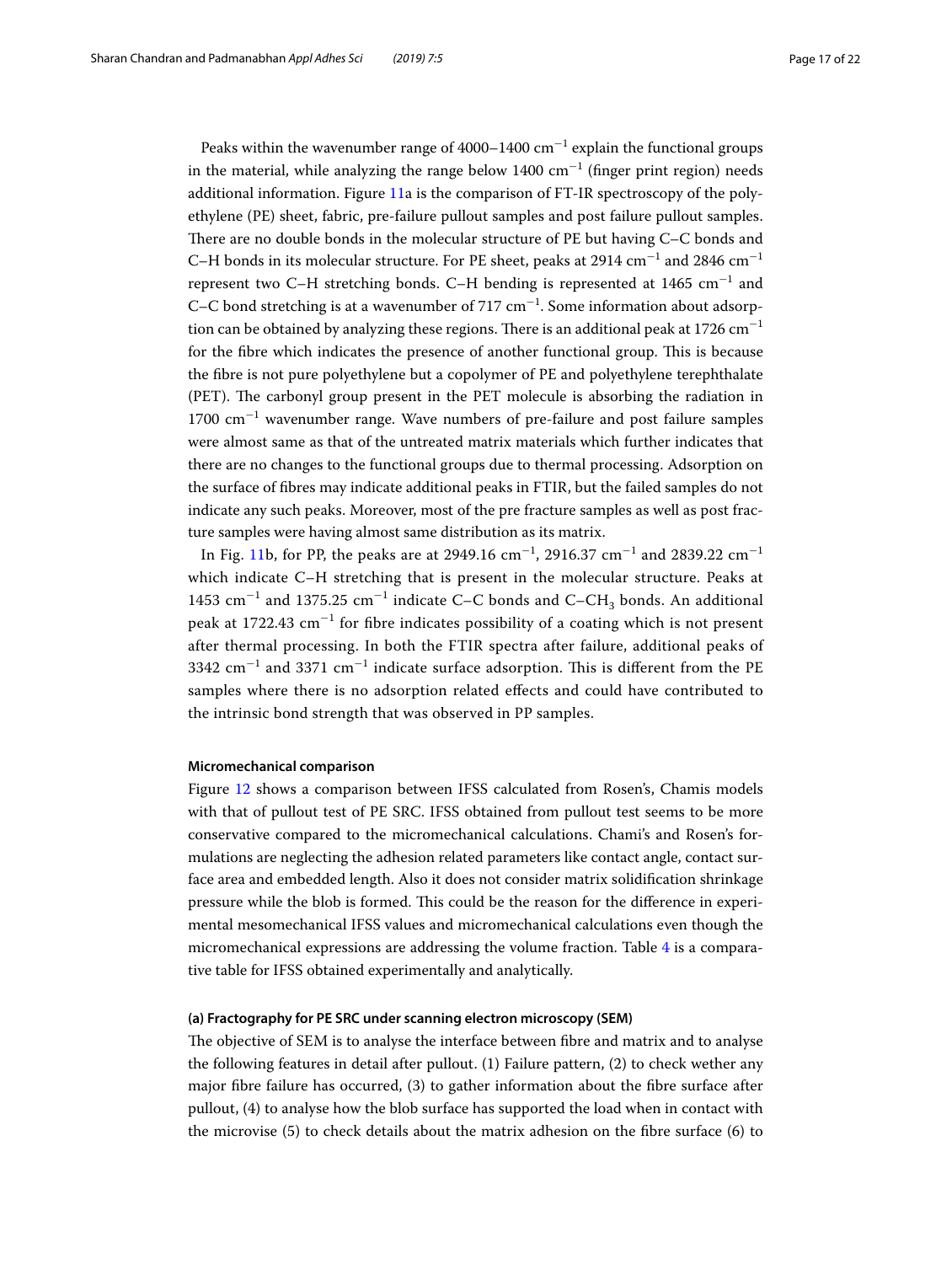

<span id="page-17-1"></span><span id="page-17-0"></span>**Table 4 IFSS evaluated through analytical and experimental methods for PE and PP**

| Material            | IFSS (Rosen's) (MPa) | IFSS (Chamis') (MPa) | <b>IFSS</b><br>from pull-<br>out (MPa) |
|---------------------|----------------------|----------------------|----------------------------------------|
| PE (3 fibre bundle) | 8.9                  | 9.1                  | 4.8                                    |
| PP (4 fibre bundle) | 38.4                 | 10.6                 | 41.58                                  |
| PP (8 fibre bundle) | 39.27                | 11.27                | 15.32                                  |

study the influence of thermal processing in the interface (7) the diffusion of matrix into the fibre bundle in order to get a strong interface [[14](#page-21-10)[–20](#page-21-16)]. Here, all these factors are analysed with the help of SEM images of PE and PP post pullout samples. Figure [13](#page-18-0)a indicates failure of a few number of fibres along with the interface failure and matrix adhesion on the failed surface.

Figure [13b](#page-18-0) shows an opposite edge where the blob has slightly bulged at the middle and an improper dispersion of matrix has occurred at the interface. The fibre has suffered a surface scratch due to pullout over the surface which can be visulaised in Fig. [13c](#page-18-0), d. The shape of the blob and the acute contact angle along with the failed interface and scratched fibre surfaces are visible in Fig. [13](#page-18-0)e.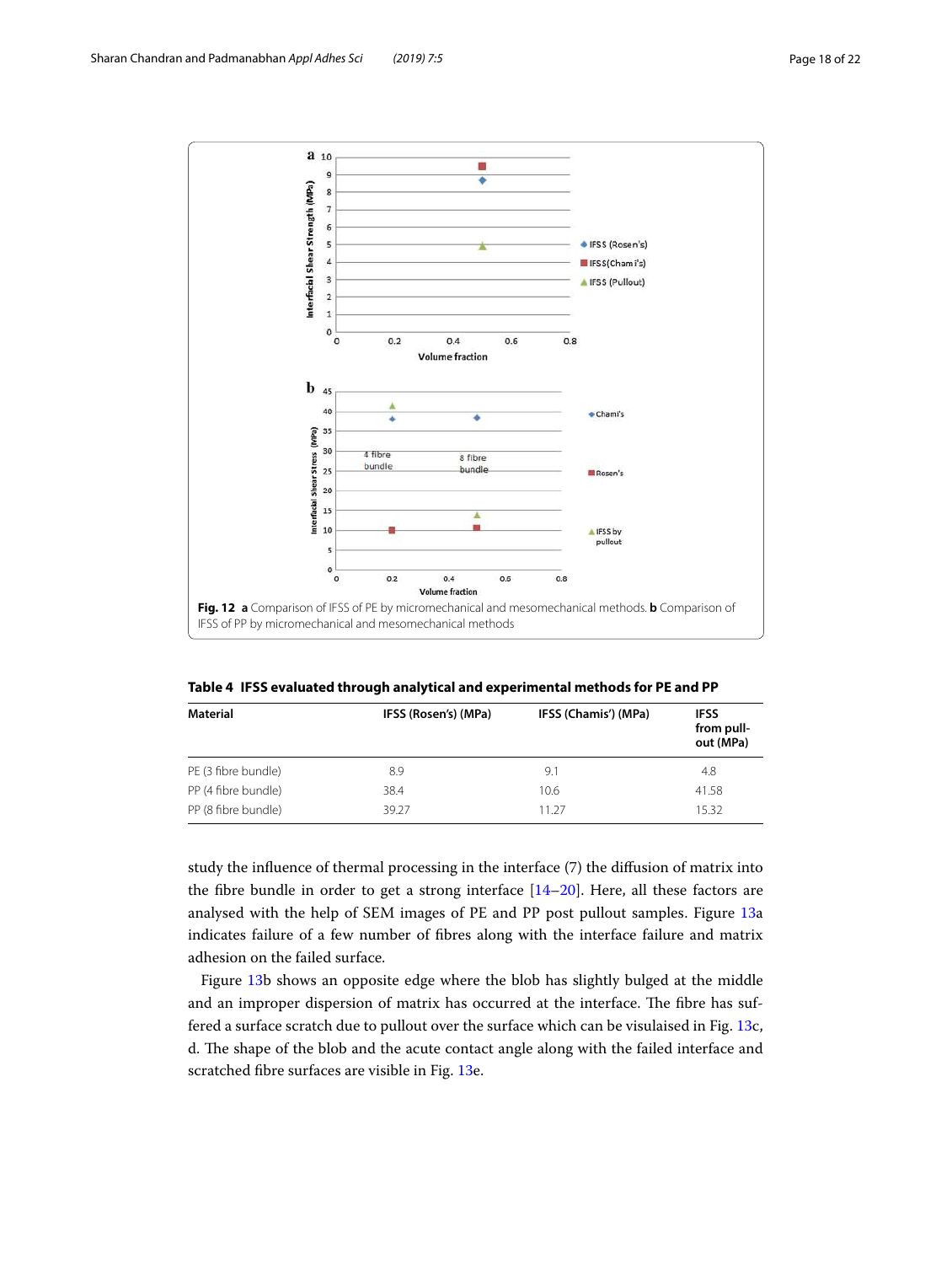

## <span id="page-18-0"></span>**(b) Fractography for PP SRC under scanning electron microscopy (SEM)**

Nishikawa et al. [\[35](#page-21-27)] reported how the extent of matrix cracking is an essential parameter to determine the interface properties from microbond tests. A "pure debonding process" was explained by them at which the fibre pullout was completed by the debonding of the entire surface. Images of the fractured and failed blobs from the microscopy exhibit a rough surface morphology for the thermally processed PP blob (Fig.  $14a-c$  $14a-c$ ). Fibre surface appears to be coated and the pullout on the surfaces are seen to cause a loss of coating (Fig. [14](#page-19-0)d). Location of crack initiation at the tip of the blob is visible in Fig. [14d](#page-19-0). It is also evident that even if the crack has propagated along the matrix but the major contribution to the fracture is along the interface. Compressive contact between the microvise and the blob is seen to result in a pullout type of failure at the microvise exit end (e). As the interfacial bond strength is better in the case of PP SRC compared to PE SRC, the fibre-matrix interface is more coated with a modified zone of the PP matrix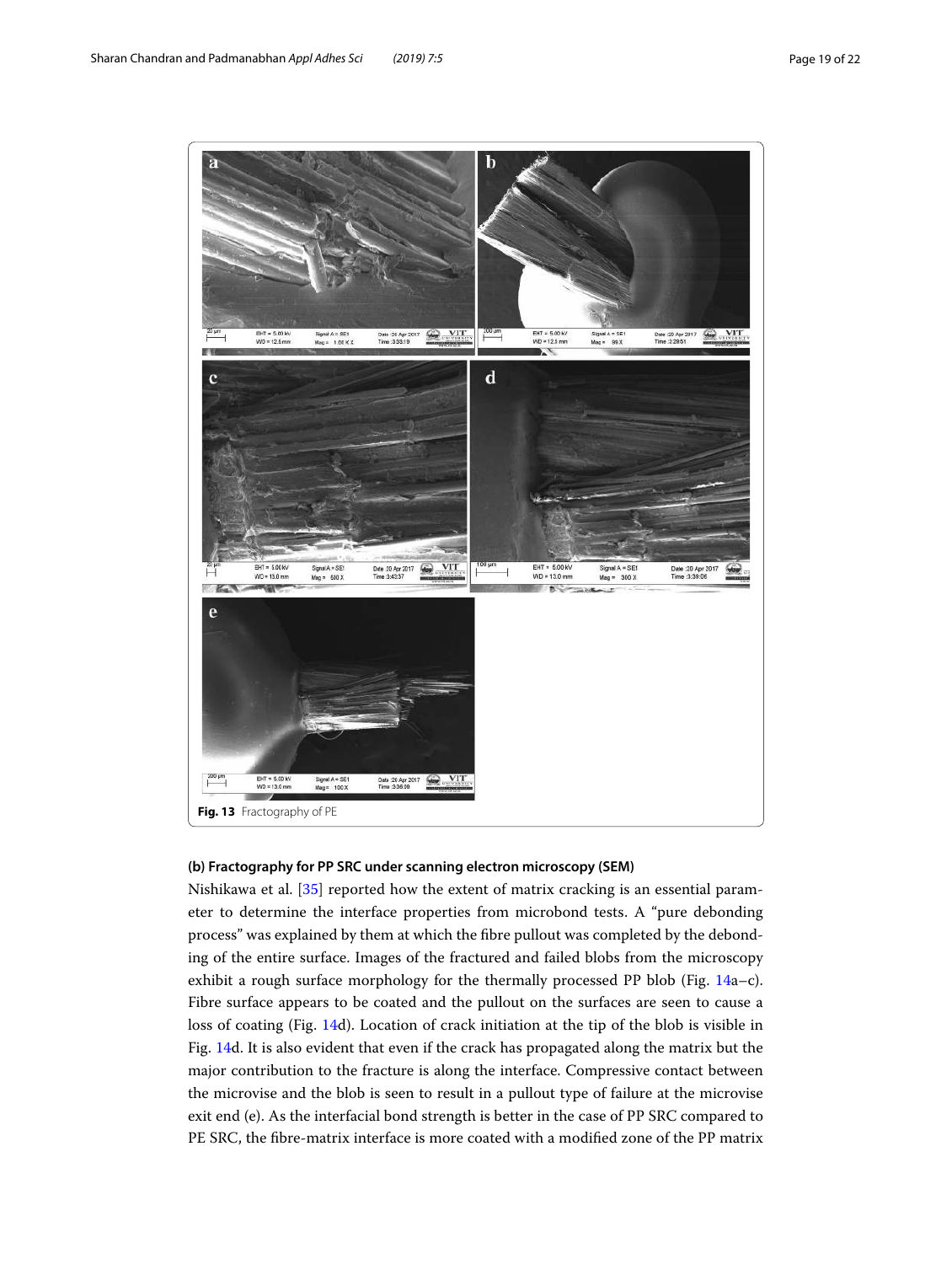

<span id="page-19-0"></span>in the first case than in the second case where the PE/PE interface is seen to be weaker with the fibre bundle exhibiting considerable matrix cracking along the fibre direction and perpendicular to it. The PP/PP fracture morphology as depicted in Fig. [14f](#page-19-0) is seen to reflect a stronger nature of the interfacial adhesion between the PP matrix and fibre. Here, it is noteworthy that the longitudinal and transverse matrix cracking is almost absent. Results from pullout test also validate these observations where the shear pull out of the entire blob is evident.

# **Conclusions**

Mechanical properties of the composite materials are highly related to their interface adhesion. In the current study, tiny blobs of polymer matrix is prepared on a bundle of polymer fibres taken out from the polymer fabric and with the help of a micro-vise the interfacial pullout load is evaluated. The interfacial shear and frictional properties are also evaluated with the geometric properties of the blob and surface tension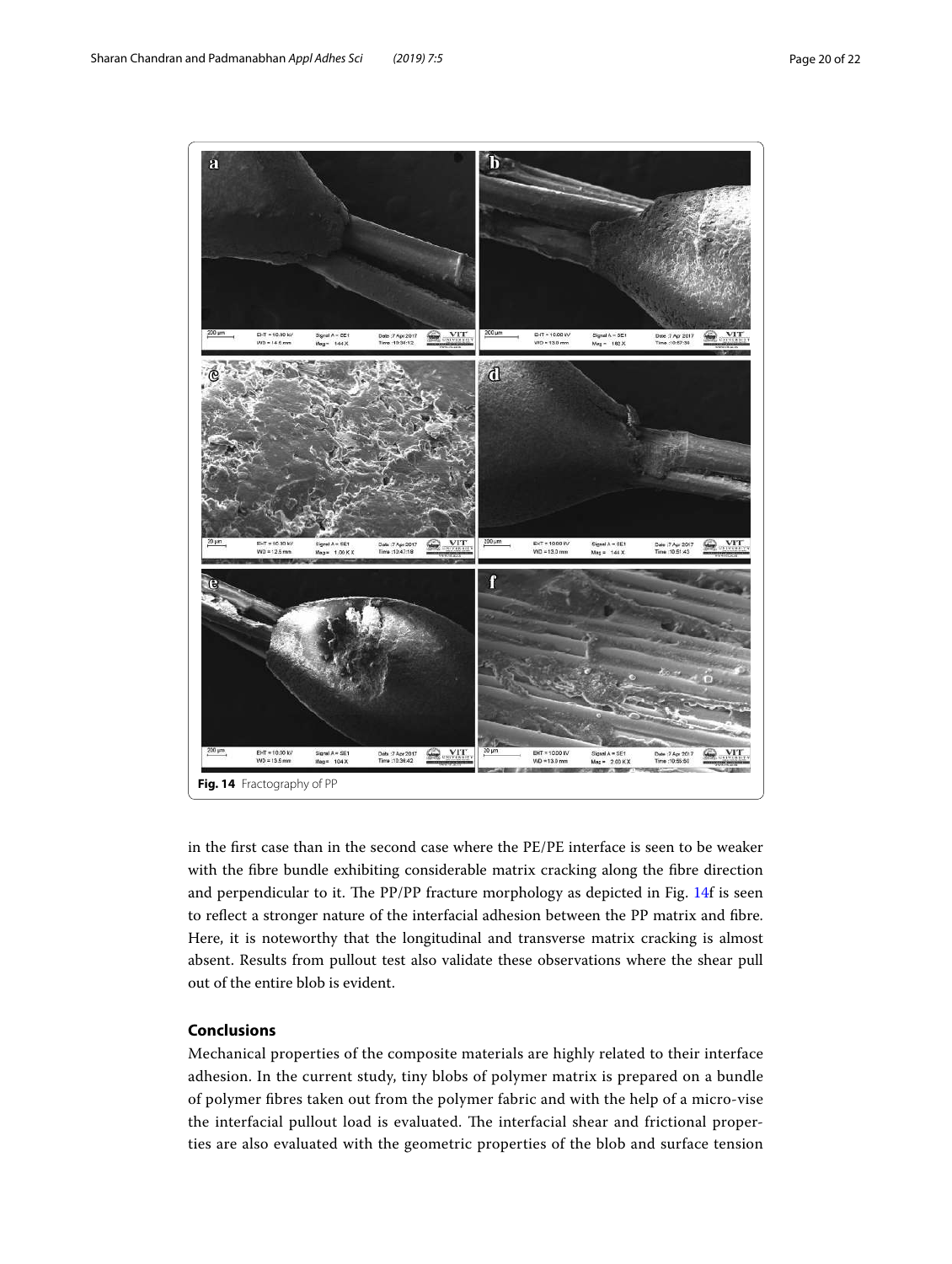properties. Multiple fibre bundle pullout technique is a reliable alternative choice over the conventional single fibre pullout tests in many aspects as it is a statistically averaged test method. Single fibre pullout test fails in many cases when the fibre load under tensile loading condition is lower than the load taken by the fibre-interface. Thus by multiple fibre pullout technique, it was found that the interfacial shear strength of the polypropylene and polyethylene self reinforced polymer composites are comparable to conventional fibre reinforced polymer composites, though on the lesser side. Polypropylene (PP) based self-reinforced composites (SRC) showed better interfacial strength compared to polyethylene (PE) based self reinforced composites due to more lubricating nature of the polyethylene and weak wettability. PP matrix infuses into the gaps of the individual fibres and results in a strong interface which was not observed in PE SRCs in microscopic examinations indicating the reason for weak interface. The adsorption in PP SRCs indicated by FTIR spectroscopy was also absent in the PE SRCs there by providing one of the reasons for a superior IFSS in the PP SRCs compared to the PE SRCs. Micrographs show that PP is more infused into the fibre bundle and fractographic studies substantiated the objective of this analysis. It can also be concluded that the selection of the method of interface analysis is also depending upon the nature of the fibre and matrix materials as PE results are more scattered compared to PPSRC emphasizing a need to develop a proper guideline in selection of the test method.

#### **Abbreviations**

SRPC: self reinforced polymer composite; PE: polyethylene; HDPE: high density polyethylene; PP: polypropylene; iPP: isotactic polypropylene; IFSS: interfacial shear stress; CAM: Cylindrical Assemblage Model; SEM: scanning electron microscopy; FTIR: Fourier transform infrared spectroscopy.

#### **Acknowledgements**

The CAMPT laboratories, VIT-University, Vellore, and M. Ramya are gratefully acknowledged for their assistance and support.

#### **Authors' contributions**

MSC performed the fabrication, testing and analysis of the data. Was guided by KP in the role of a Ph.D. supervisor, performed Fractography and helped in interpreting the data. MSC prepared the initial draft of the paper and KP corrected and added additional information required for the discussion. Both authors read and approved the final manuscript.

#### **Funding**

From School fund for research activities, VIT University, Vellore, Tamil nadu, India-632014.

#### **Availability of data and materials**

The datasets used and/or analysed during the current study are available from the corresponding author on reasonable request.

#### **Competing interests**

The authors declare that they have no competing interests.

#### **Author details**

<sup>1</sup> Department of Design and Automation, School of Mechanical Engineering, Vellore Institute of Technology, Vellore, Tamil Nadu 632014, India. <sup>2</sup> Department of Manufacturing Engineering, School of Mechanical Engineering, Vellore Institute of Technology University, Vellore, Tamil Nadu 632014, India.

## Received: 20 June 2019 Accepted: 12 September 2019

Published online: 23 September 2019

#### **References**

<span id="page-20-0"></span> 1. Shiriajeva GV, Andreevskaya GD. Method of determination of the adhesion of resins to the surface of glass fibers. Plast Massy (Polym Compd USSR). 1962;4:42–3.